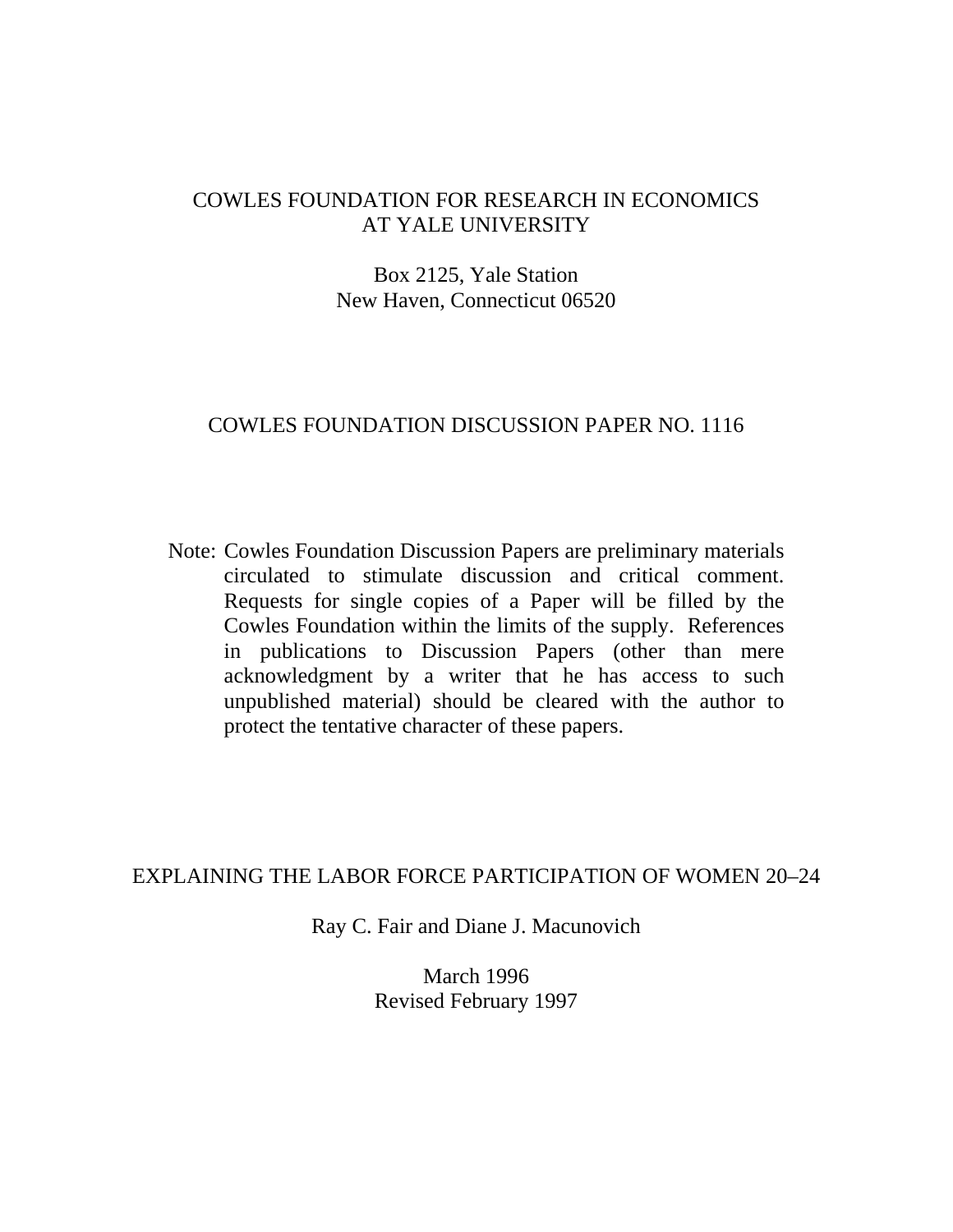# Explaining the Labor Force Participation of Women 20-24

Ray C. Fair and Diane J. Macunovich∗

Revised, February 1997

#### **Abstract**

Between the mid 1960s and the late 1970s there was a remarkable rise in the labor force participation of women and then a leveling off that has persisted through the mid 1990s. This paper attempts to explain the labor force participation of women 20-24 over this period. A variable is constructed measuring the potential wage rate of women 20-24 that can be taken to be exogenous to the labor supply decision, and a potential relative income variable is constructed, based on Easterlin's (1980) relative income hypothesis, that can also be taken to be exogenous. Both variables are estimated using Easterlin's "cohort wage" hypothesis, and both are found to be important in explaining labor force participation. The basic equation estimated does well in various tests that were performed on it, and it appears to explain well the rapid rise and then leveling off of the labor force participation of young women.

## **1 Introduction**

Between the mid 1960s and the late 1970s there was a remarkable rise in the labor force participation of women and then a leveling off that has persisted through the mid 1990s. For example, Figure 1 presents a plot of the labor force participation of women aged 20-24 for the 1952.1–1995.3 period, where this pattern is quite apparent.<sup>1</sup> Can this pattern be explained using economic variables? Studies that have focused only

<sup>∗</sup>We are indebted to Al Klevorick and Sharon Oster for helpful comments.

<sup>&</sup>lt;sup>1</sup>The variable plotted in Figure 1 is the total labor force of women 20-24, including those in the armed forces and those enrolled in college, divided by the total population of women 20-24.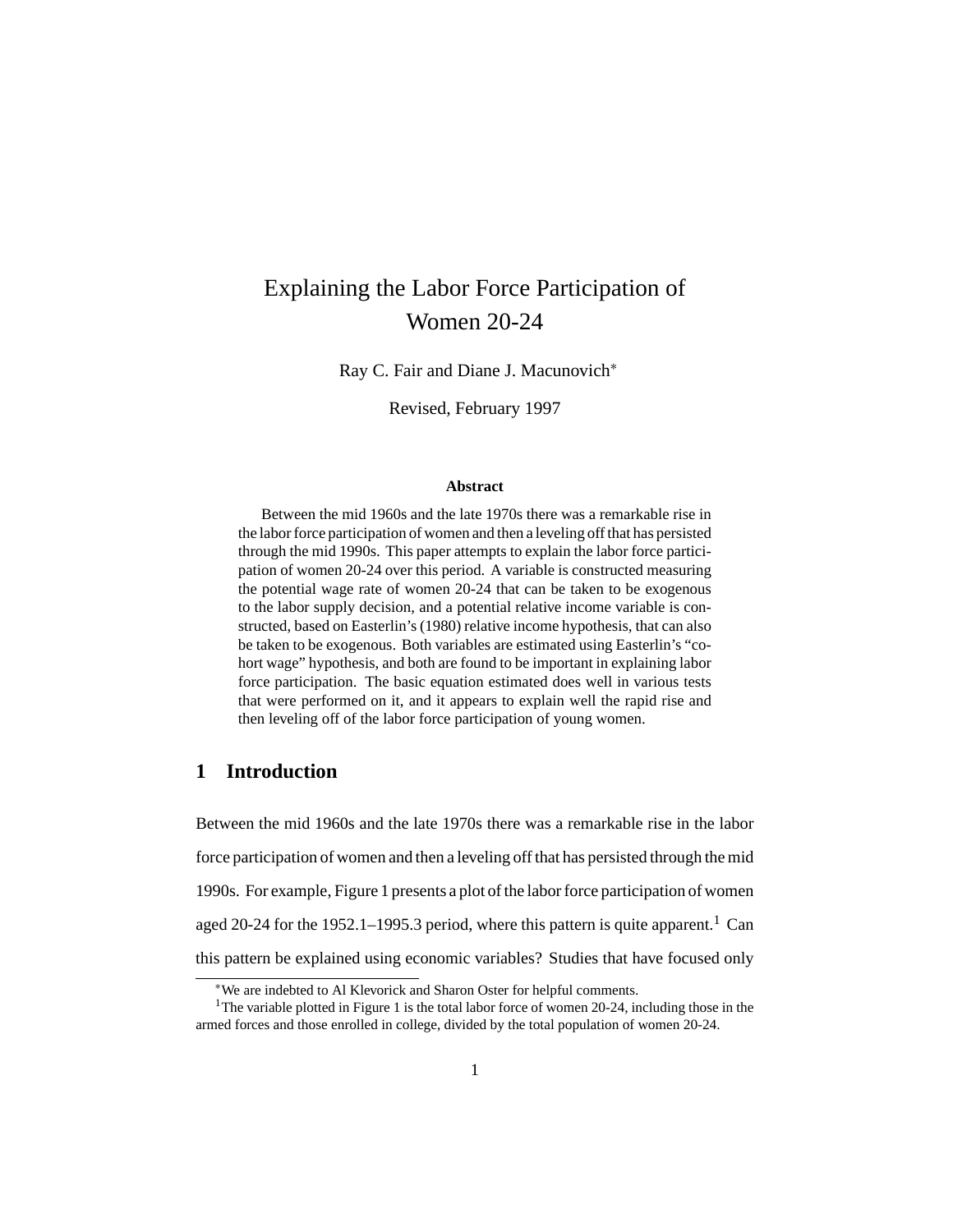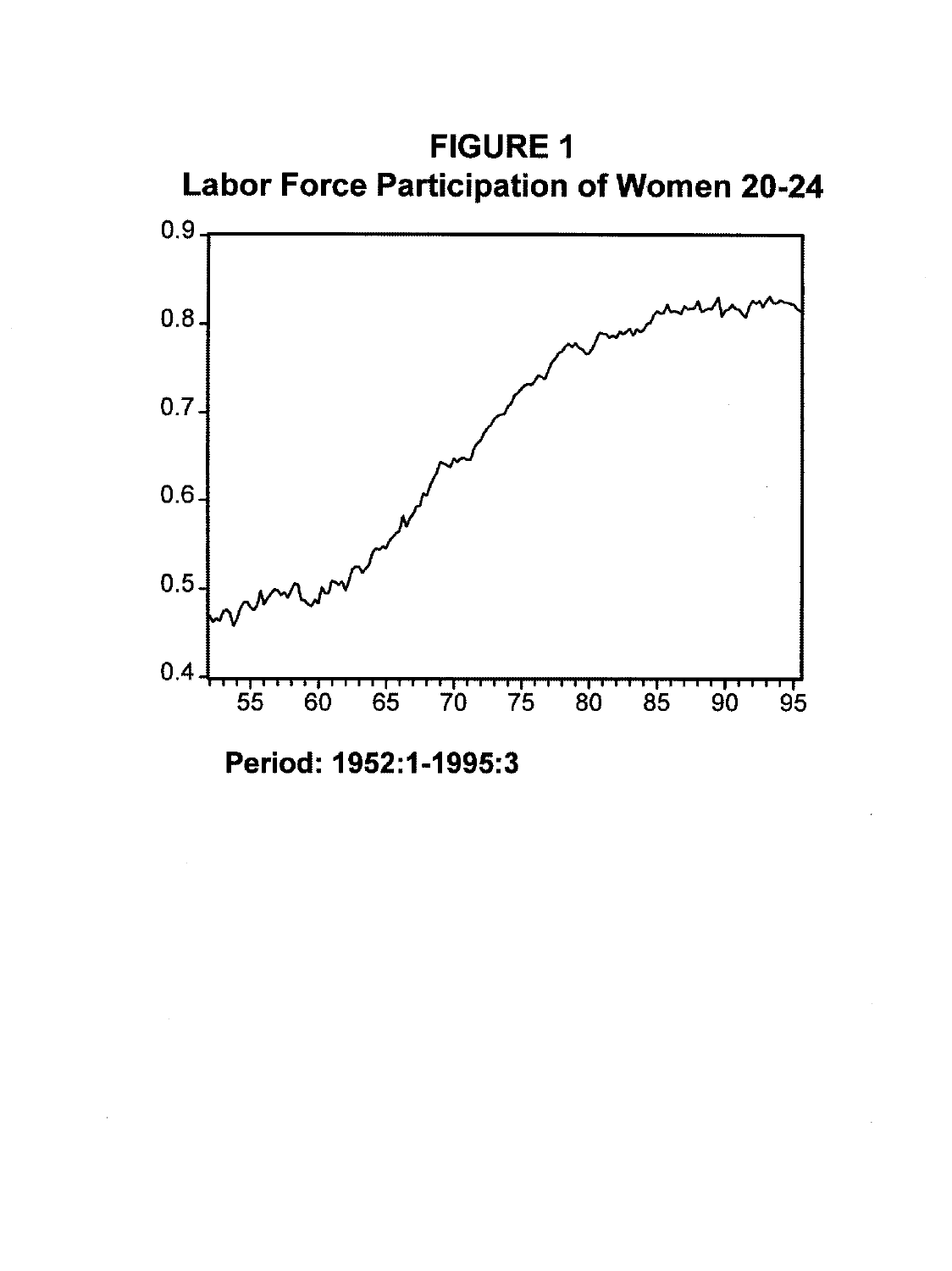on traditional wage-rate and income effects on labor force participation have been unable to account fully for the rise in the 1960s and 1970s. For example, Smith and Ward (1985) were able to account for only 58 percent of the total increase in the labor force participation of women 20-64 between 1950 and 1980 using the female wage rate and male income. Also, some have questioned the general view that the sharp rise in female labor force participation was driven primarily by the large rise in the female wage rate. Killingsworth and Heckman (1986), for example, point to evidence that "the compensated and uncompensated wage elasticities of women workers are little different from those of men; indeed, in this work, the female uncompensated elasticity is often estimated to be negative." Others—for example, Mroz (1987) have questioned the exogeneity of wage rates used to obtain the various estimates of wage-rate elasticities. The wage rates used have frequently been uncorrected—or improperly corrected—for changing levels of education and work experience.

This paper examines whether the rise and the subsequent leveling off can be accounted for by 1) using a *relative potential* income measure, in the spirit of Easterlin's (1980) relative income hypothesis, in place of more traditional absolute income measures and 2) using a *potential* wage-rate variable in place of more traditional wage-rate variables. As discussed below, both our relative potential income variable and our potential wage-rate variable can be taken to be exogenous to the labor supply decision. The construction of these variables is based on another Easterlin hypothesis, which will be called the "cohort wage" hypothesis.

Easterlin (1980, p. 42) defines the "relative income" of a couple to be the ratio of the earnings potential of the couple to the material aspirations of the couple. In general terms the relative income hypothesis states that a change in relative income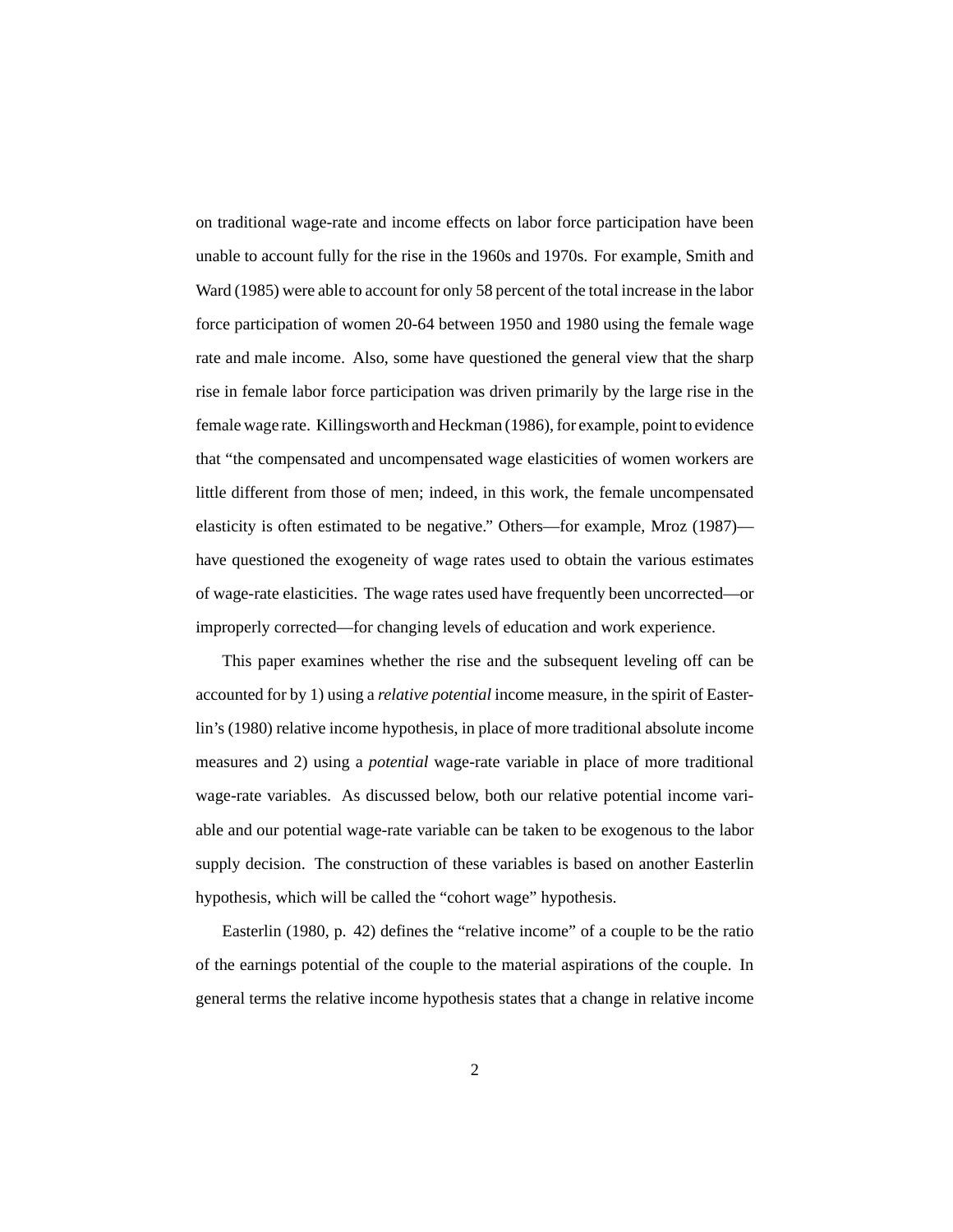leads young adults to make various adjustments in their lifestyles. A reduction in the relative income of young adults, for example, may lead to postponement of marriage and family formation and when marriage occurs to an increased tendency toward the formation of two-earner households. A fall in relative income of young adults may thus lead, among other things, to an increase in their labor force participation because it will tend both to increase the proportion of young women who are single (and thus have a higher participation rate) and to increase the participation of married women.<sup>2</sup>

Easterlin's cohort wage hypothesis is that relative cohort size affects relative wage-rate potential. For example, a large relative cohort size, such as exists for baby boomers, has, according to this hypothesis, a negative effect on the cohort's wagerate potential relative to that of other cohorts. Easterlin suggested crowding—in the home, the school, and the labor market—as the basis of this effect, and researchers such as Welch (1979) have found supporting evidence of imperfect substitutability between older and younger workers. We use this hypothesis in a key way below in constructing our relative potential income and potential wage-rate variables.

We focus our attention in this paper on women aged 20-24. A labor force par-

<sup>&</sup>lt;sup>2</sup>A few other studies have attempted to examine relative income effects. Fair and Dominguez (1991) set out to test Easterlin's hypothesis as part of a larger analysis of age distribution effects in macroeconomic models, but their equations do not contain a relative income term, only an absolute wage-rate term that they allow to vary with cohort size. Wachter (1972) attempted to approximate a relative income term in labor supply equations for secondary workers by using the ratio of the current aggregate wage rate to a ten year moving average of the same aggregate wage rate. This approximation missed one aspect of Easterlin's theory, which we discuss next, namely the effects of cohort size on age-specific wage rates. Devaney (1983) found a significant negative effect of relative income on the labor supply of women 20-44 between 1957–1977. Her definition of relative income, which differs from Easterlin's, is the deviation from trend of young males' age-specific income. Shapiro (1988) found a negative effect of relative income on the labor force participation of women 25-34 between 1950–1985, although he constrained the effect of the female wage rate to be zero in his equations.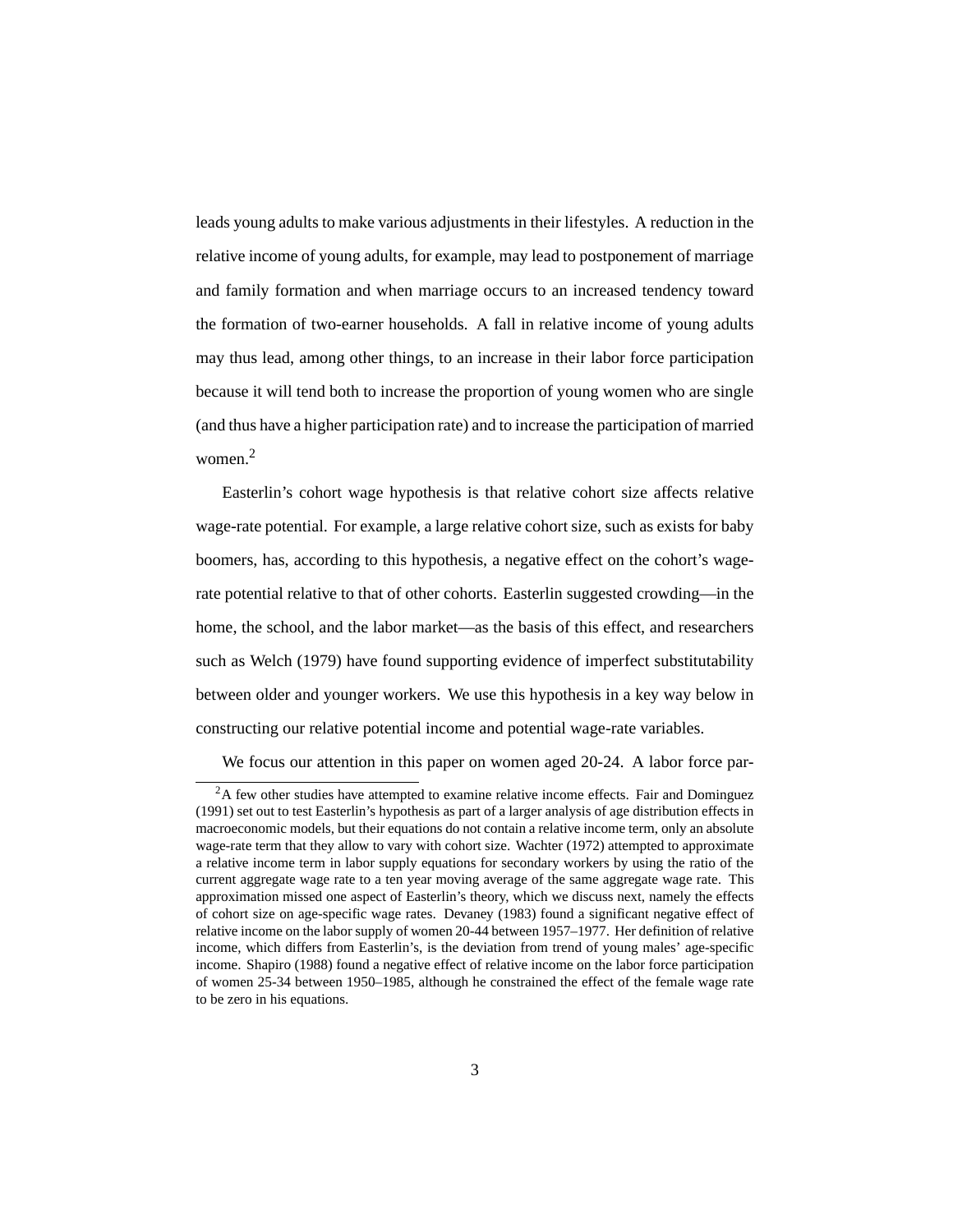ticipation equation is estimated and tested for this group. The sample consists of quarterly time series data for the 1952.1–1995.3 period, and the estimation period is 1956.4–1995.3. We include in the labor force those in the armed forces and those enrolled in college. Those in the armed forces are clearly participating in the labor force, and so they should be counted. Most of those enrolled in college are likely to enter the labor force, so they were also counted.

Regarding the definition of relative income, Easterlin (1980, p. 42) proposes to approximate the ratio of the earnings potential of a couple to the material aspirations of the couple by the ratio of the "recent income experience of [a] young man" to the "past income of [the] young man's parents." The use of past income of parents is based on the idea that material aspirations depend on the standard of living of parents and are formed when people are still living at home.

#### **2 The Model**

As noted above, we are dealing with quarterly time series data. Let *f* denote female, *m* male, *i* age group *i*, and *t* quarter *t*. Let  $L_{fit}$  be the labor force participation rate of women in age group *i*, and let  $W_{fit}$  and  $W_{mit}$  be some measures of the average real potential wage rate of women and men, respectively, in age group *i*. Finally, let  $Q_t$  be some measure of aggregate labor market tightness. As noted above, we focus on the age group 20-24, which will be denoted age group 1. Age group 2 will be taken to be the age group of the parents of people in age group 1.

The following labor force participation equation is postulated for women 20-24:

$$
\log L_{f1t} = \alpha_0 + \alpha_1 \log L_{f1t-1} + \alpha_2 Q_t + \beta_1 \log W_{f1t}
$$
  
+ 
$$
\beta_2 \log(W_{m1t}/W_{m2t-r}) + \epsilon_{1t}
$$
 (1)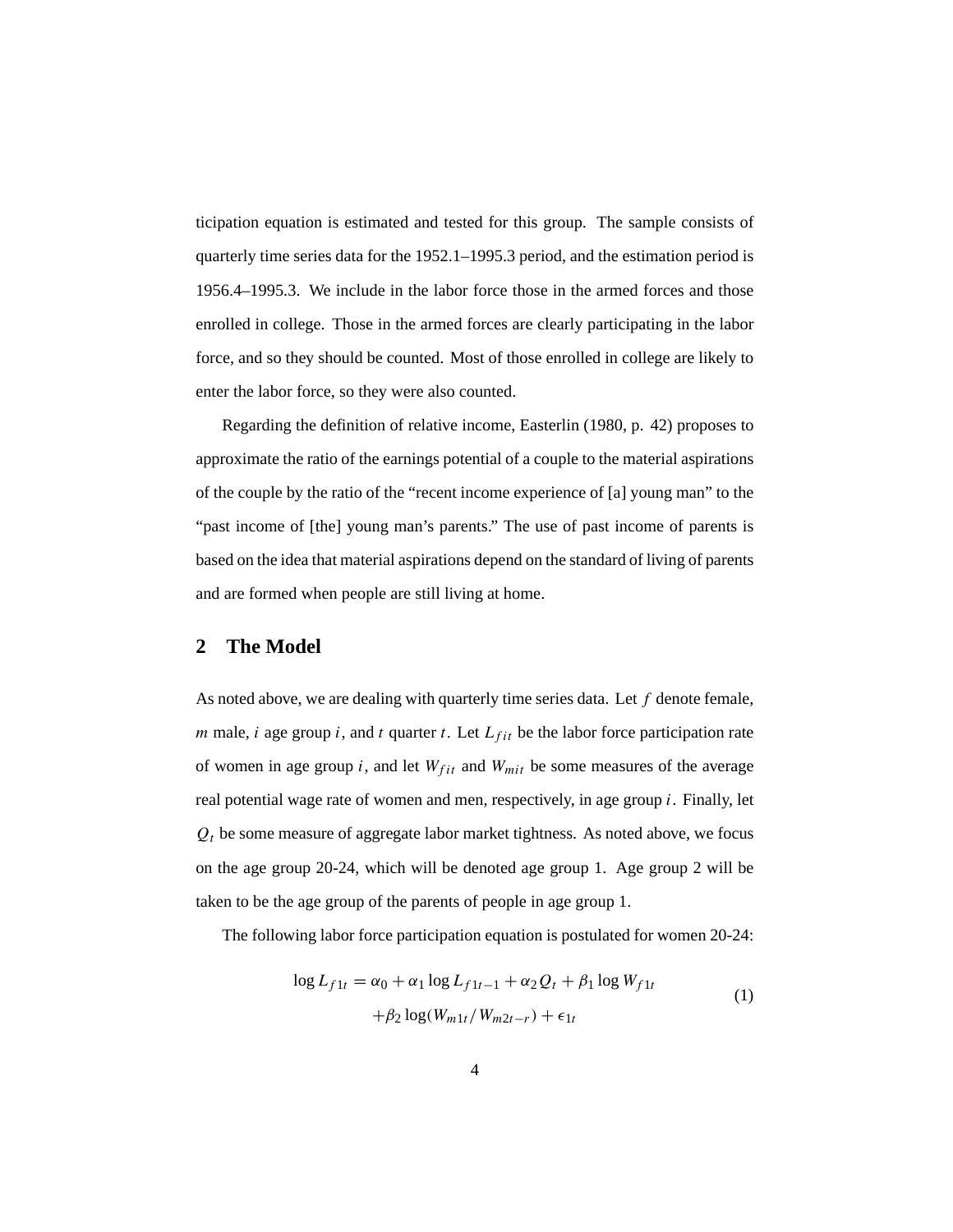The lagged dependent variable and  $Q_t$  are entered to pick up dynamic and aggregate cyclical effects, a common procedure in the specification of labor force participation equations in the macro literature. The two other explanatory variables are the own potential wage rate,  $W_{fit}$ , and the ratio of the potential wage rate of men aged 20-24 at time *t* to the potential wage rate of men in age group 2 at time  $t - r$ ,  $W_{m1t}/W_{m2t-r}$ .

We take  $W_{m1t}/W_{m2t-r}$  as an approximation to Easterlin's concept of relative income, using potential wage rates in place of potential income.<sup>3</sup> For the rest of this paper we will call  $W_{m1t}/W_{m2t-r}$  "potential relative income." For the main results below we have assumed that the average age of parents at the birth of their children is 30 and that the material aspirations of children are formed at age 18. If we take the average age of people in our sample (ages 20-24) to be 22, then this group's material aspirations are assumed to have been formed on average four years (16 quarters) ago. The value of  $r$  in equation (1) is thus 16. Age group 2 is 46-50, since this is the age range of the parents four years before time *t*, when their children were on average aged 18. Although we have used the potential wage rate of men in both the numerator and denominator of the potential relative income variable, it will be seen below that our results do not really discriminate between the use of men versus the use of men plus women.

Equation (1) cannot be directly estimated because quarterly data on potential wage rates by age groups are not available. Data are available on the actual aggregate wage rate, which we will denote  $W_t$ , and on the percentage of people of age group

 $3$ Regarding the use of potential wage rates in place of potential income, the observed trends in these two variables are remarkably similar during this period, for older men and for families with older heads. Work in Macunovich (1996) using annual March Current Population Survey data indicates that the use of older males' earnings in place of family income in the denominator of the relative income term has only a small effect on estimated coefficients in equations explaining fertility, college enrollment, and labor force participation of women 20-24 for the period 1963–1993.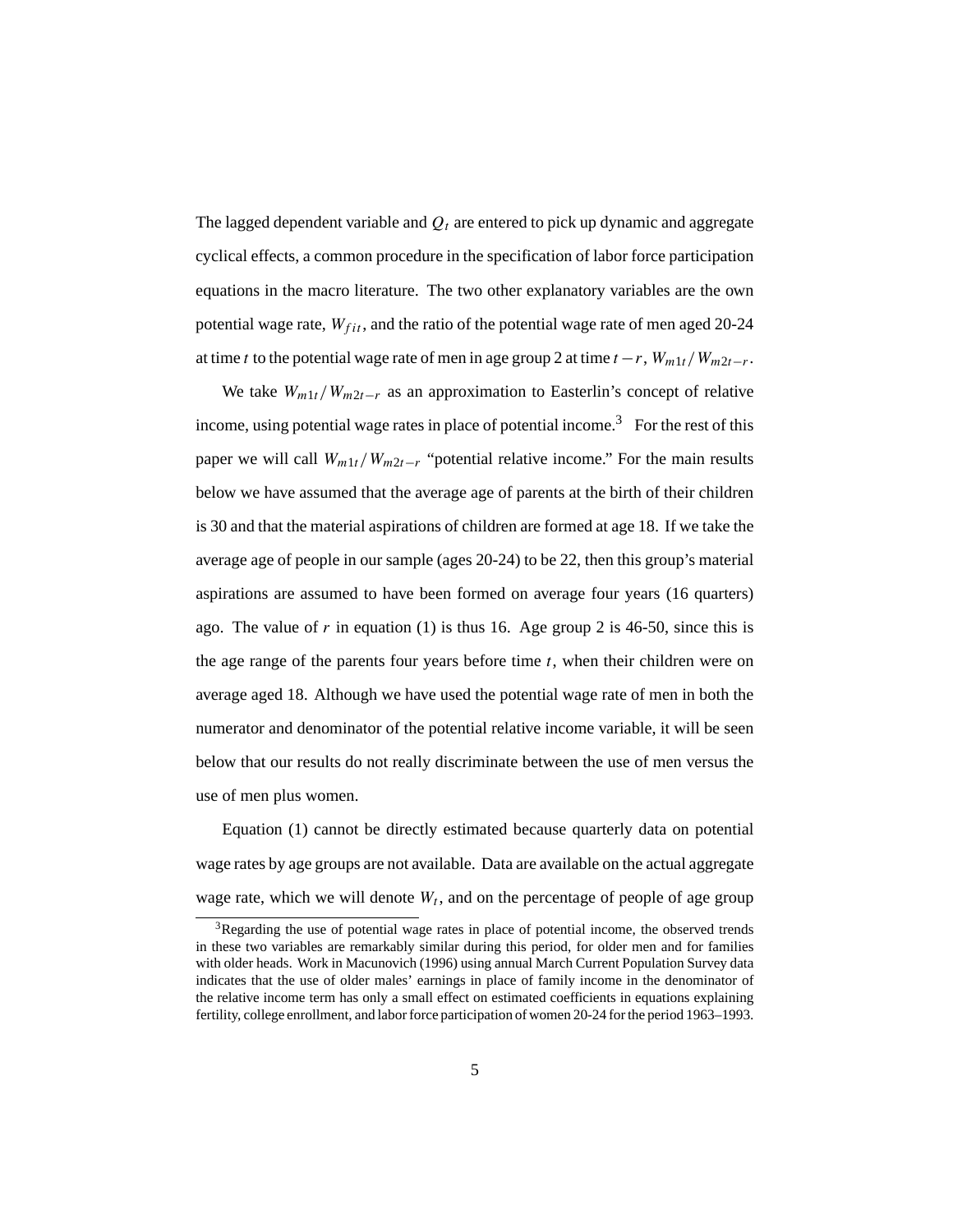*i* in the total population, which we will denote  $p_{it}$ . How does one go from data on  $W_t$  and  $p_{it}$  to data on  $W_{fit}$  and  $W_{mit}$ ? We do this by using Easterlin's cohort wage hypothesis. In particular, we postulate that

$$
\log(W_{fit}/W_t) = \gamma_{0i} + \gamma_1 log p_{it}, \qquad \gamma_1 < 0 \tag{2}
$$

$$
\log(W_{mit}/W_t) = \gamma_{0i}^{'} + \gamma_1^{'} log p_{it}, \qquad \gamma_1^{'} < 0 \tag{3}
$$

Equations (2) and (3) state that a cohort's potential wage rate relative to the aggregate wage rate is a negative function of the relative size of the cohort, other things equal. This is consistent with the imperfect substitutability between cohorts by age/experience as identified by Welch (1979). People in relatively large cohorts have relatively small potential wage rates. It is important to realize that equations (2) and (3) pertain to potential, not actual, wage rates. A relatively large cohort has a relatively small potential average wage rate, but not necessarily a relatively small actual average wage rate. We are interested in the potential wage rate since it is independent of any adjustments individuals might make in response to it—adjustments that will change the actual (observed) wage rate. We are assuming that this potential wage rate, estimated as a function of cohort size, provides us with an exogenous variable that can be used as an explanatory variable in the labor force participation equation.

Using equations (2) and (3), equation (1) becomes:

$$
\log L_{f1t} = [\alpha_0 + \beta_1 \gamma_{01} + \beta_2 (\gamma'_{01} - \gamma'_{02})] + \alpha_1 \log L_{f1t-1} + \alpha_2 Q_t + \beta_1 \log W_t
$$
  
+  $\beta_1 \gamma_1 \log p_{1t} + \beta_2 \log W_t + \beta_2 \gamma'_1 \log p_{1t} - \beta_2 \log W_{t-r}$   
-  $\beta_2 \gamma'_1 \log p_{2t-r} + \epsilon_{1t}$  (4)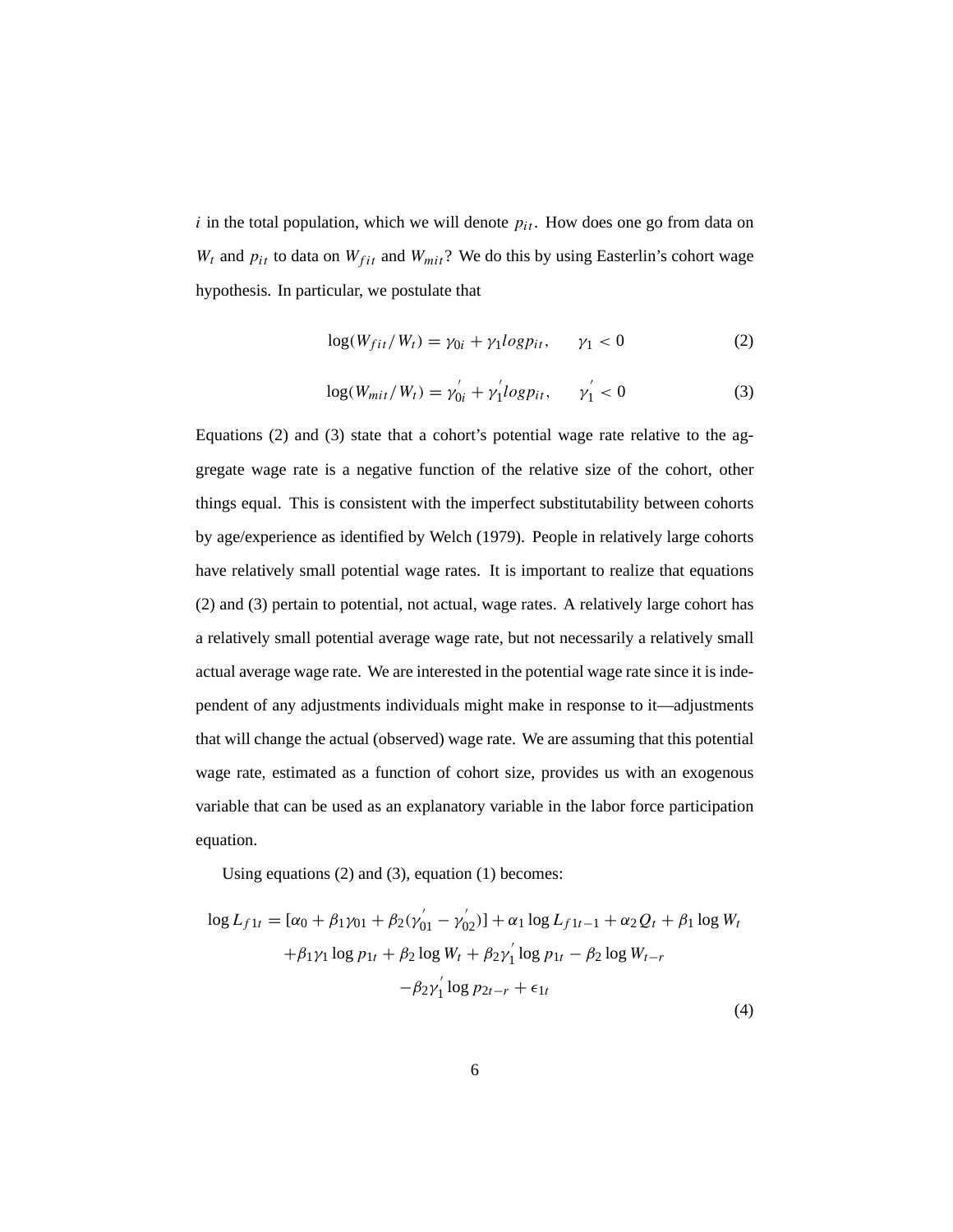Sufficient data are available to estimate this equation. In other words, the use of equations (2) and (3) allows us to estimate the  $\beta$  coefficients in equation (1) using only data on the aggregate wage rate and on the proportions of the age groups in the total population.

Our formulation does not suffer from the usual wage-rate endogeneity problems that haunt the labor supply literature.<sup>4</sup> First, the aggregate wage rate,  $W_t$ , can be taken to be exogenous to the labor supply decision. This is because, since women 20- 24 make up small fraction of the total population, their decisions regarding education and labor force participation have a trivial effect on the aggregate wage rate. Second,  $p_{1t}$  can be taken to be exogenous, since it is not affected by education and labor force decisions.

We have gotten around the wage-rate endogeneity problem by using the potential wage rate rather than the actual wage rate in equation (1).  $W_{f1t}$  is meant to measure how women 20-24 perceive their labor market opportunity. If, for example, they are in a large cohort, they perceive a lower opportunity than do those in a smaller cohort (conditional on the aggregate wage). This perception then influences their decisions regarding education, labor force participation, family formation, and the like. These

<sup>4</sup>Endogeneity is a problem in this literature because an increase in labor force participation rates may induce higher levels of human capital accumulation and bring about higher average levels of experience and tenure, thus leading to higher average wages. In explaining the labor supply of women 20-44 for the 1957–1977 period, Devaney (1983) attempted to get around this problem by using a predicted female wage. However, the base series used for her wage regression were those prepared by Butz and Ward (1979), which Macunovich (1995) has found to be flawed due to the need to estimate a female wage rate using total annual income of all women (both in and out of the labor force) and average hours worked of all workers (both male and female) in the retail trade. Trends in the two data series do not follow the actual trends for female workers. Perhaps as a result, Devaney found an insignificant effect of the female wage. Blau and Grossberg (1991) used the median annual income of all women working year round full time as their proxy for the wage of married women, and they attempted to control for the endogeneity of this measure by using a 2SLS estimation procedure in which the percentage of the female labor force with 4+ years of college—a variable that might be considered endogenous—was used as an exogenous regressor.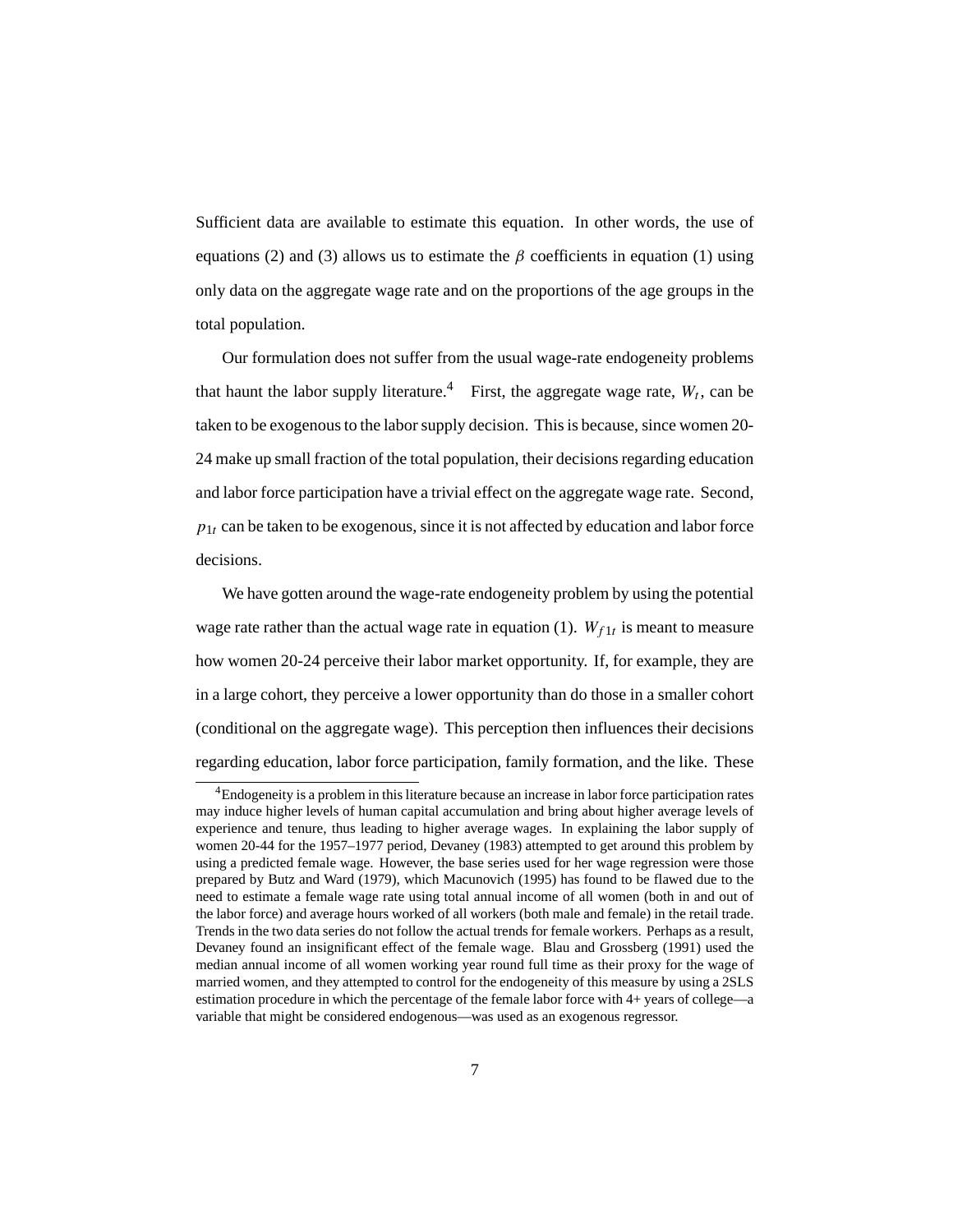decisions in turn influence the actual wage rates that they receive (so the actual wage rates are endogenous), but not  $W_{f1t}$ . Similar arguments apply to our use of potential relative income. Our potential relative income variable is meant to measure how women and men 20-24 perceive their relative income opportunity, which affects their decisions, which affect their actual relative income. These decisions do not, however, affect our potential relative income variable. We have thus constructed wage-rate and potential relative income variables that may affect the labor force decisions of women 20-24, but that are not themselves affected by these decisions.

Note that in (2) and (3) we have allowed for the possibility that the cohort effect may differ for women and men, i.e.,  $\gamma_1$  may differ from  $\gamma_1'$ . The hypothesis that the two are equal is tested below.<sup>5</sup> Note that  $\gamma_1'$  appears in equation (4) because we have used the male potential wage rate in the relative income variable in equation (1). If instead we had used the female potential wage rate,  $\gamma_1$  would replace  $\gamma_1'$  in equation (4) and we would not need equation (3). If  $\gamma_1$  is equal to  $\gamma'_1$ , then we cannot distinguish between the use of the male versus female potential wage rates in the relative income variable because equation (4) is the same in both cases.

## **3 The Data**

The population data by age and sex, which are needed to create  $p_{it}$ , are from the Bureau of the Census. Prior to 1980 the data are annual and are from the *Current*

<sup>&</sup>lt;sup>5</sup>Easterlin is ambiguous regarding the relative size of cohort effects for men and women. In his original 1980 text, which is reproduced on page 27 of his 1987 edition, he refers to a larger effect of cohort size on the earnings of full time, full year workers for females aged 20-24 than for males aged 20-24 during the years 1955–1977. But on page 171 in his 1987 "Epilogue" he indicates a smaller effect on similar earnings for women aged 25-34 than for men aged 25-34 during the years 1968–1982. Fortunately, we do not have to take a stand on this issue because we can estimate both  $\gamma_1$  and  $\gamma'_1$ .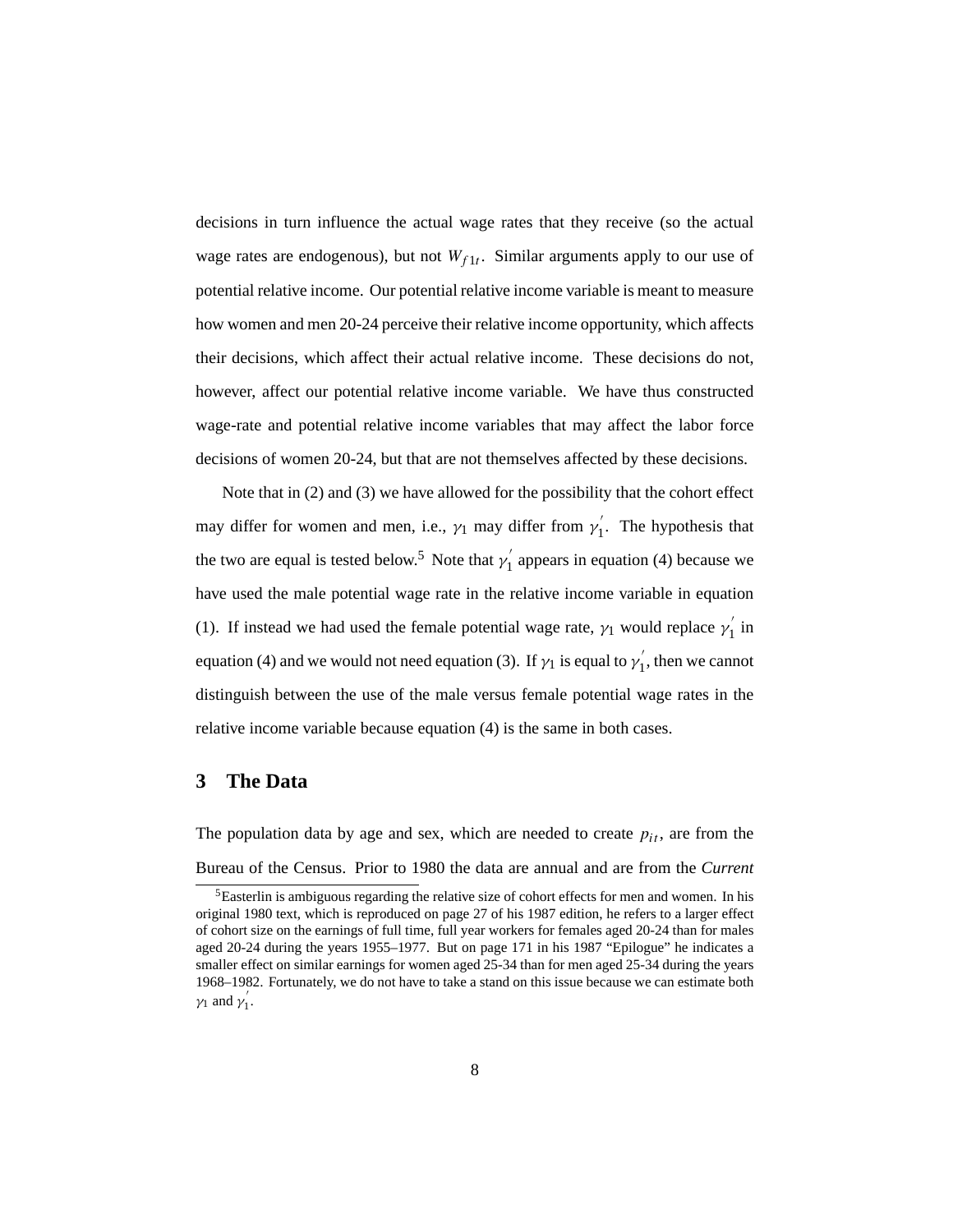*Population Reports*, Series P-25, Numbers 311, 519, and 917. Quarterly data were created from these data by interpolation. The first quarterly observation was for 1952:3. Since 1980 the data are either quarterly or monthly and are available on diskette and on the Web (Series PPL-21). The population series used from PPL-21 was "resident population plus Armed Forces overseas."

Regarding the labor force data, a few years ago the Bureau of Labor Statistics (BLS) stopped publishing data on the total labor force and total noninstitutional population. It now publishes only the civilian counterparts to these. We need data on the labor force of women 20-24 including those in the armed forces, and we constructed these data as follows. Our starting point was the most recent data on the civilian labor force and civilian noninstitutional population of women 20-24 from the BLS. These data are monthly, and we used them for January 1952 through September 1995.<sup>6</sup> For years prior to 1980 we added to these numbers the old BLS estimates of the number of women 20-24 in the armed forces. This created a total labor force series and a total noninstitutional population series for the period prior to 1980. For 1980 on, we added armed-forces estimates that we were able to calculate from the Census data mentioned in the previous paragraph.7

Finally, we need to add to the total labor force the number of women 20-24 enrolled in school who are not counted in the traditional labor force. We used the March Current Population Survey public use microdata to get the proportion of civilian noninstitutionalized women 20-24 who were enrolled in college but who were not in the traditional labor force. This information was available annually

 $6$ From 1971:4 back, the civilian noninstitutional population data were multiplied by 1.0157 to splice these data to the data beginning in 1972:1.

<sup>7</sup>The armed forces figure for each age was computed as the difference between the "resident population plus Armed Forces overseas" and the "civilian population."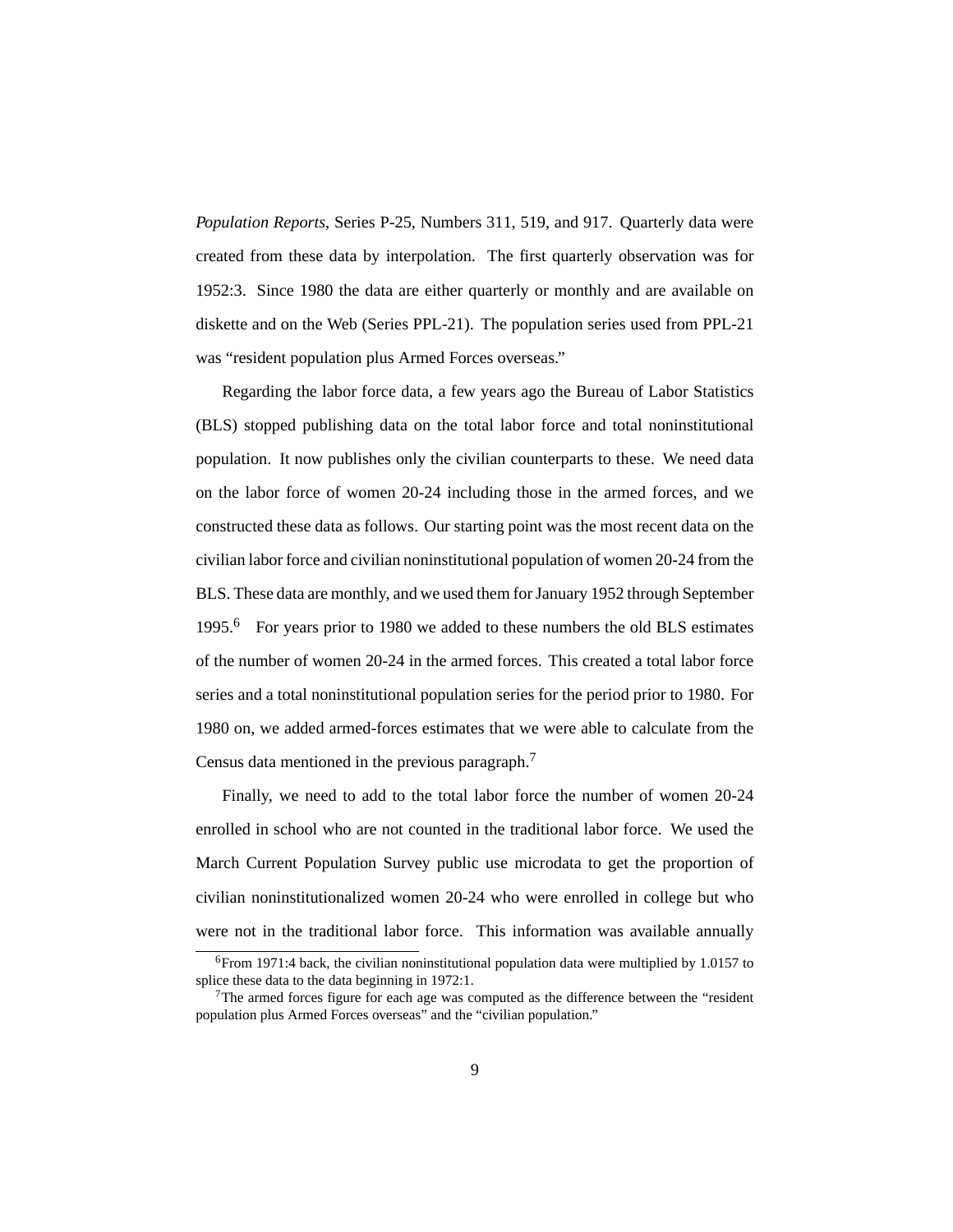for the 1964–1993 period. We supplemented this information with enrollment data from the *Current Population Reports*, Series P-20, for the years prior to 1964 by assuming a constant ratio between total enrollment (which includes some people in the traditional labor force) and enrollment of those not in the traditional labor force. We took the values for 1994 and 1995 to be the same as the value for 1993. The annual proportions were interpolated to obtain quarterly values, which were then multiplied by the quarterly civilian noninstitutional population values to obtain quarterly enrollment values.  $L_{f1t}$  is the ratio of the sum of the total labor force and enrollment to the total noninstitutional population. From now on we will call  $L_{f1t}$ the "labor force participation rate," where participation includes people enrolled in school.

The aggregate wage rate used  $(W_t)$  is variable  $WA/PH$  in Fair (1994), updated through the third quarter of 1995. It is a real, after tax wage rate. *WA* is constructed as total after-tax compensation of workers in the economy divided by total paid hours adjusted for overtime. *PH* is a price index for household expenditures. The labor market tightness variable  $(Q_t)$  is variable *Z* in Fair (1994). *Z* is constructed as  $min(0, 1 - JJP/JJ)$ , where *JJ* is the ratio of the total number of paid hours in the economy to the total population 16 and over, and *JJP* is a series constructed from peak-to-peak interpolations of *JJ* . *Z* is a labor constraint variable in the sense that it is zero or close to zero when the aggregate worker hours-population ratio is at or near its peak and gets progressively larger in absolute value as the ratio moves below its peak.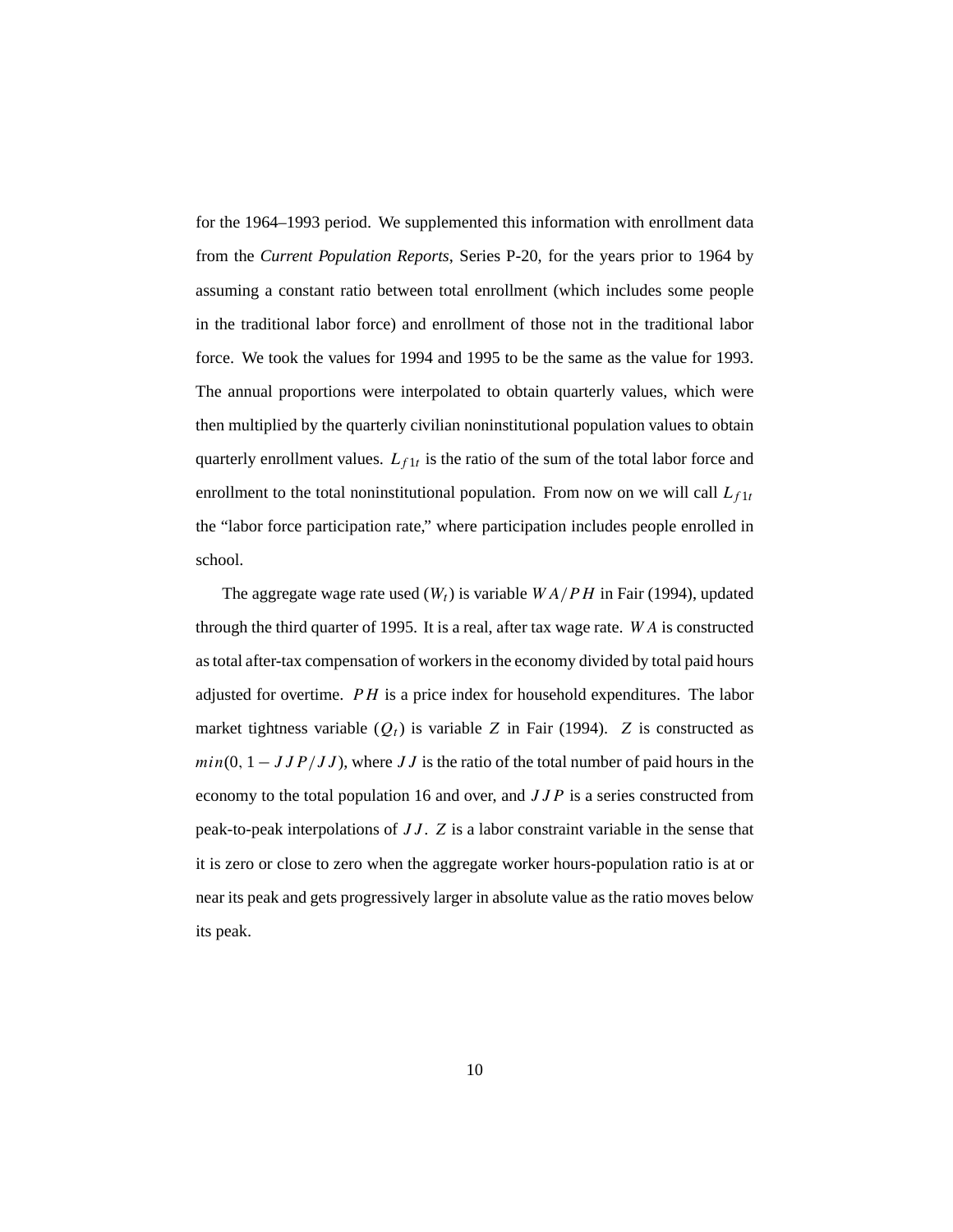### **4 The Results**

#### **The Use of 2SLS**

In the estimation of equation (4) we have treated the aggregate wage variable,  $\log W_t$ , and the labor market tightness variable,  $Q_t$ , as endogenous. It may be that aggregate shocks contemporaneously affect these variables and the error term,  $\epsilon_{1t}$ , in the equation. The equation was thus estimated by two stage least squares (2SLS), where the first stage regressors that were used are the main predetermined variables in the US model in Fair (1994).<sup>8</sup>

It is important to note that the present use of the 2SLS estimator is not an attempt to get around the standard wage-rate endogeneity problem in the labor supply literature. We have done this by the use of the potential wage-rate variables as discussed above. Rather, the use of the 2SLS estimator is just to account for the possibility that, say, some aggregate shock affects both  $W_t$  and  $\epsilon_{1t}$ . This might happen even though the labor supply decisions of women 20-24 have a trivial affect on  $W_t$  and thus  $W_t$  can be treated as exogenous to these decisions.

#### **The Basic Equation**

The results of estimating equation (4) by 2SLS are presented in the top half of Table 1. The estimation period begins in 1956:4, which is the first quarter available for estimation given the need for lagged values. The equation is nonlinear in coefficients and was estimated using nonlinear 2SLS.

The estimate of the lagged dependent variable coefficient  $(\alpha_1)$  in Table 1 is .825

<sup>&</sup>lt;sup>8</sup>The first stage regressors include:  $\log L_{f1t-1}$ ,  $\log p_{1t}$ ,  $\log W_{t-r}$ ,  $\log p_{2t-r}$ ,  $\log W_{t-1}$ , a constant, a time trend, and a number of lagged endogenous variables in the US model in Fair (1994). The right-hand side endogenous variables in equation (4) are  $Q_t$  and log  $W_t$ .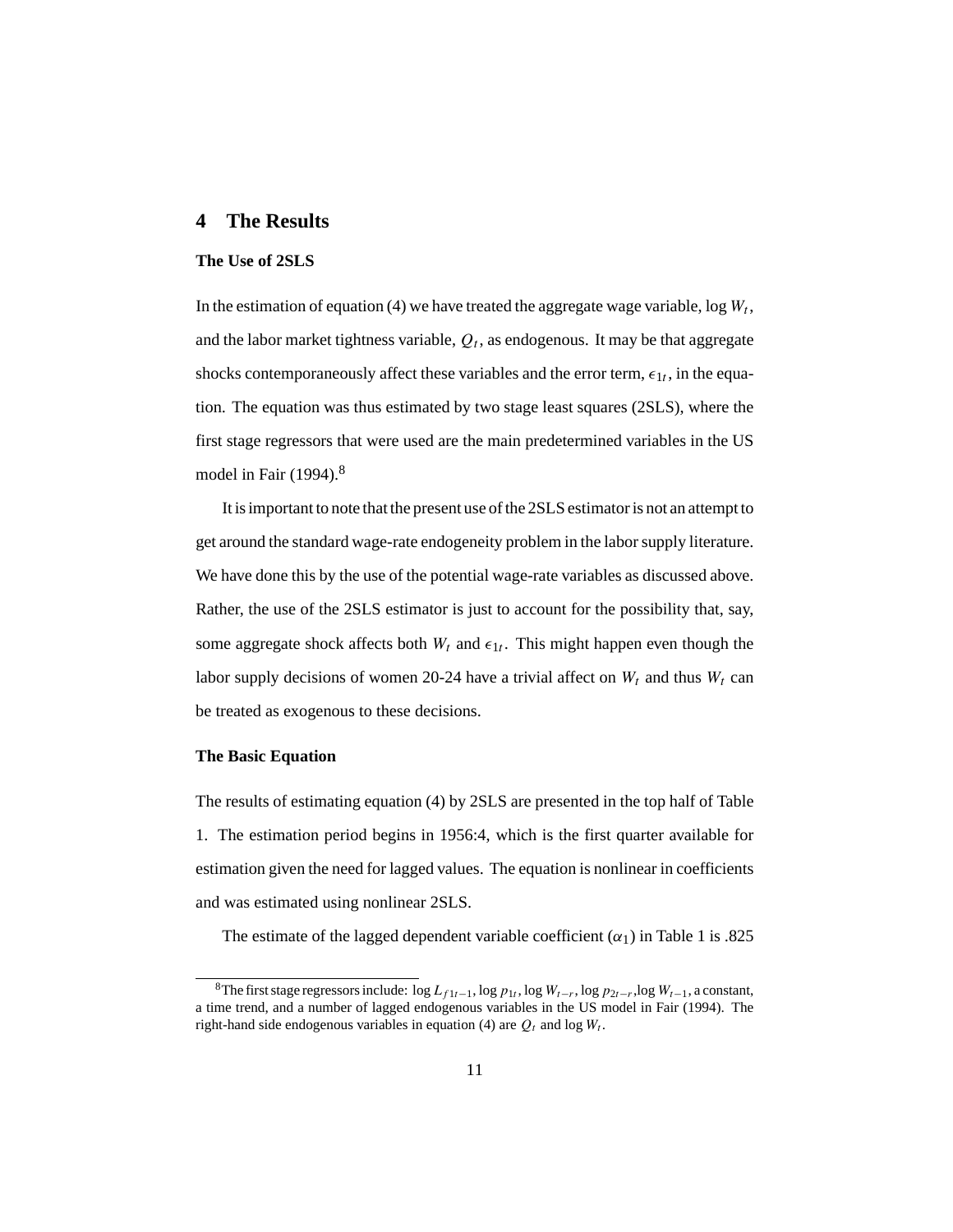| $\log L_{f1t} = const + \alpha_1 \log L_{f1t-1} + \alpha_2 Q_t + \beta_1 \log W_t$ |            |                  |         |  |  |  |  |  |
|------------------------------------------------------------------------------------|------------|------------------|---------|--|--|--|--|--|
| $+\beta_1\gamma_1\log p_{1t} + \beta_2\log W_t + \beta_2\gamma_1\log p_{1t}$       |            |                  |         |  |  |  |  |  |
| $-\beta_2 \log W_{t-r} - \beta_2 \gamma_1' \log p_{2t-r} + \epsilon_{1t}$          |            |                  |         |  |  |  |  |  |
| Coef.                                                                              | Coef. Est. | t-stat.          |         |  |  |  |  |  |
| cnst                                                                               | $-.111$    | $-2.29$          |         |  |  |  |  |  |
| $\alpha_1$                                                                         | .825       | 21.74            |         |  |  |  |  |  |
| $\alpha_2$                                                                         | .044       | 0.96             |         |  |  |  |  |  |
| $\beta_1$                                                                          | .207       | 4.51             |         |  |  |  |  |  |
| $\beta_2$                                                                          | $-.105$    | $-2.93$          |         |  |  |  |  |  |
| $\gamma_1$                                                                         | $-.204$    | $-3.34$          |         |  |  |  |  |  |
| $\mathcal{V}_1$                                                                    | $-.388$    | $-1.92$          |         |  |  |  |  |  |
| <b>SE</b>                                                                          | .00914     |                  |         |  |  |  |  |  |
| $R^2$                                                                              | .9976      |                  |         |  |  |  |  |  |
| <b>DW</b>                                                                          | 2.10       |                  |         |  |  |  |  |  |
| $\chi^2$ Tests:                                                                    | $\chi^2$   | df               | p-value |  |  |  |  |  |
| Lags                                                                               | 10.45      | 6                | .107    |  |  |  |  |  |
| $RHO=4$                                                                            | 7.90       | 4                | .095    |  |  |  |  |  |
| T                                                                                  | 3.16       | 1                | .075    |  |  |  |  |  |
| Leads $+1$                                                                         | 1.75       | 1                | .186    |  |  |  |  |  |
| Leads $+2$                                                                         | 4.49       | $\boldsymbol{2}$ | .106    |  |  |  |  |  |
| $\log PH_t$ , $\log PH_{t-16}$                                                     | 3.94       | $\overline{2}$   | .140    |  |  |  |  |  |
| $\log W_t^*$                                                                       | 2.99       | 1                | .084    |  |  |  |  |  |
| <b>Stability Test:</b>                                                             |            |                  |         |  |  |  |  |  |
| AP                                                                                 | $T_1$      | T <sub>2</sub>   | λ       |  |  |  |  |  |
| 6.21                                                                               | 1972:1     | 1980.4           | 2.492   |  |  |  |  |  |
| Estimation period is 1956.4-1995.3<br>$PH =$ price level                           |            |                  |         |  |  |  |  |  |

**Table 1 2SLS Results for Equation (4)**

|                                                                                                                 | $I \cap I = \text{price level}$ |  |  |
|-----------------------------------------------------------------------------------------------------------------|---------------------------------|--|--|
| and the state of the state of the state of the state of the state of the state of the state of the state of the |                                 |  |  |

 $W^* = 40$  quarter moving average of the real wage rate

and is highly significant. The estimate of the coefficient of the labor market tightness variable  $(\alpha_2)$  is positive, as expected, but not significant, which suggests a small or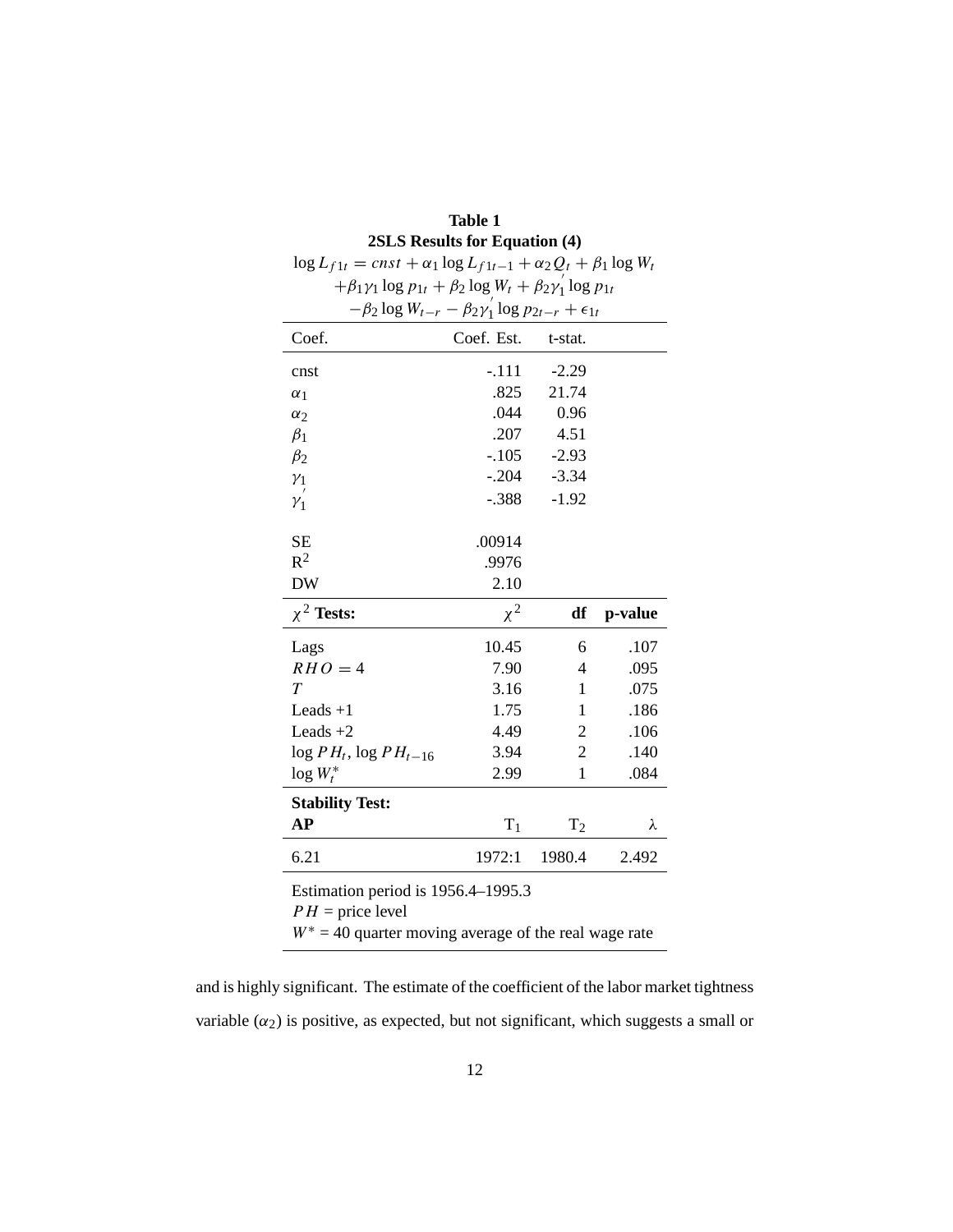non existent cyclical effect on the labor force participation of women 20-24.

The estimates of  $\gamma_1$  and  $\gamma_1'$  are negative, as expected, and significant, with the coefficient for men  $(\gamma_1)$  being larger in absolute value. The cohort effect on the potential wage rate is thus estimated to be larger for men than for women. The estimate of  $\beta_1$ , the own potential wage-rate coefficient, is positive (.207). The longrun potential wage-rate elasticity is 1.18 ( $.207/(1-.825)$ ).<sup>9</sup> The estimate of  $β_2$ , the coefficient of the potential relative income variable, is negative (−*.*105) and significant. The long run elasticity is −*.*60. Women 20-24 are thus estimated to participate more when their own potential wage rate rises and when potential relative income declines.

## *χ*<sup>2</sup> **Tests of the Equation**

It is important to see how well equation (4) does in various tests. Various singleequation  $\chi^2$  tests are presented in the second half of Table 1. These tests, which are discussed in Fair (1994, Chapter 4), consist of adding various variables to the equation and testing whether the addition is significant. In the following discussion a  $\chi^2$  value will be said to be insignificant if its p-value is greater than .05. An insignificant  $\chi^2$  value means that the equation has passed the test.

The first test is to add the lagged values of all the explanatory variables to the

 $9$ How does the elasticity of 1.18 compare to those from previous studies? Few studies have estimated wage-rate elasticities using time series data; the usual approach is to estimate them using cross section data. Also, of those that have done so, such as those mentioned in the last footnote, absolute income rather than relative income has been used as the income variable and so the estimated elasticities may be biased. Other studies have also not handled the endogeneity problem in the way we have. For what it is worth, however, the 1.18 estimate accords fairly well with other results. Blau and Grossberg (1991) estimated wage-rate elasticities ranging from .96 to 1.35 for married women in the period 1956–1986. Smith and Ward (1985) estimated a wage-rate elasticity of .82 for women 20-64 between 1950 and 1980. Goldin (1991, p.152) estimated a wagerate elasticity "greater than one in absolute value" (and positive) for married women from 1890 to 1980. (These latter two studies used pooled cross-section time series data.)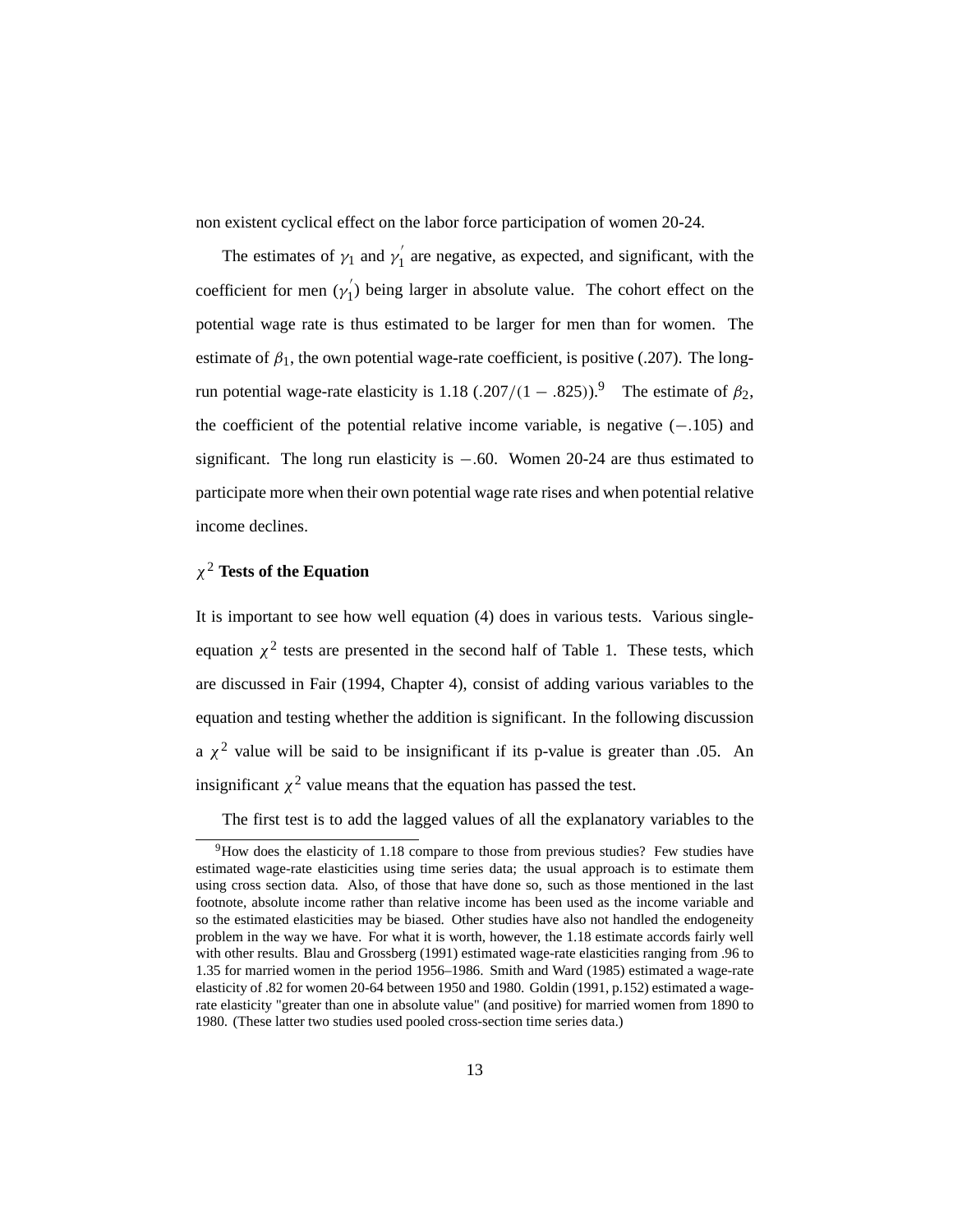equation and test their joint significance. This addition encompasses many different types of dynamic specifications, and so it is a fairly general test of the dynamic specification of the equation. The variables added are  $\log L_{f_1}$  + -2,  $Q_{t-1}$ ,  $\log W_{t-1}$ , log  $W_{t-17}$ , log  $p_{1t-1}$ , and log  $p_{2t-17}$ . As can be seen in the table, the  $\chi^2$  value is not significant, and so the test is passed.

The second test is to estimate the equation under the assumption of a fourth order autoregressive process of the error term, another test of the dynamic specification. This test was also passed.

The third test is quite important in the present context; it is to add a time trend to the equation. This is a test to see if there is a trend in the labor force participation of women 20-24 that has not been accounted for by the variables in the equation. Again, this test was passed, which means that the time trend was not significant. This result suggests that the trend in the labor force participation of young women is accounted for by the female potential wage rate and the potential relative income variable.

For the next two tests values of the aggregate wage rate one or more periods *ahead* were added to the equation. These tests can be looked upon as tests of the expectation mechanism. If the forward values are significant, this is evidence in favor of the rational expectations hypothesis.<sup>10</sup> The forward values are not significant, and so the two tests are passed.

The aggregate wage-rate variable  $(W_t)$  used in this paper is a real wage-rate variable, variable *WA/PH* in Fair (1994), where *WA* is the nominal wage rate and *PH* is the price level. For the sixth test, the logs of *PH* unlagged and lagged 16

 $10$ See Fair (1994, Chapter 4) for a discussion of this test. This test requires that the equation be estimated using Hansen's (1982) method of moments estimator, which was done here.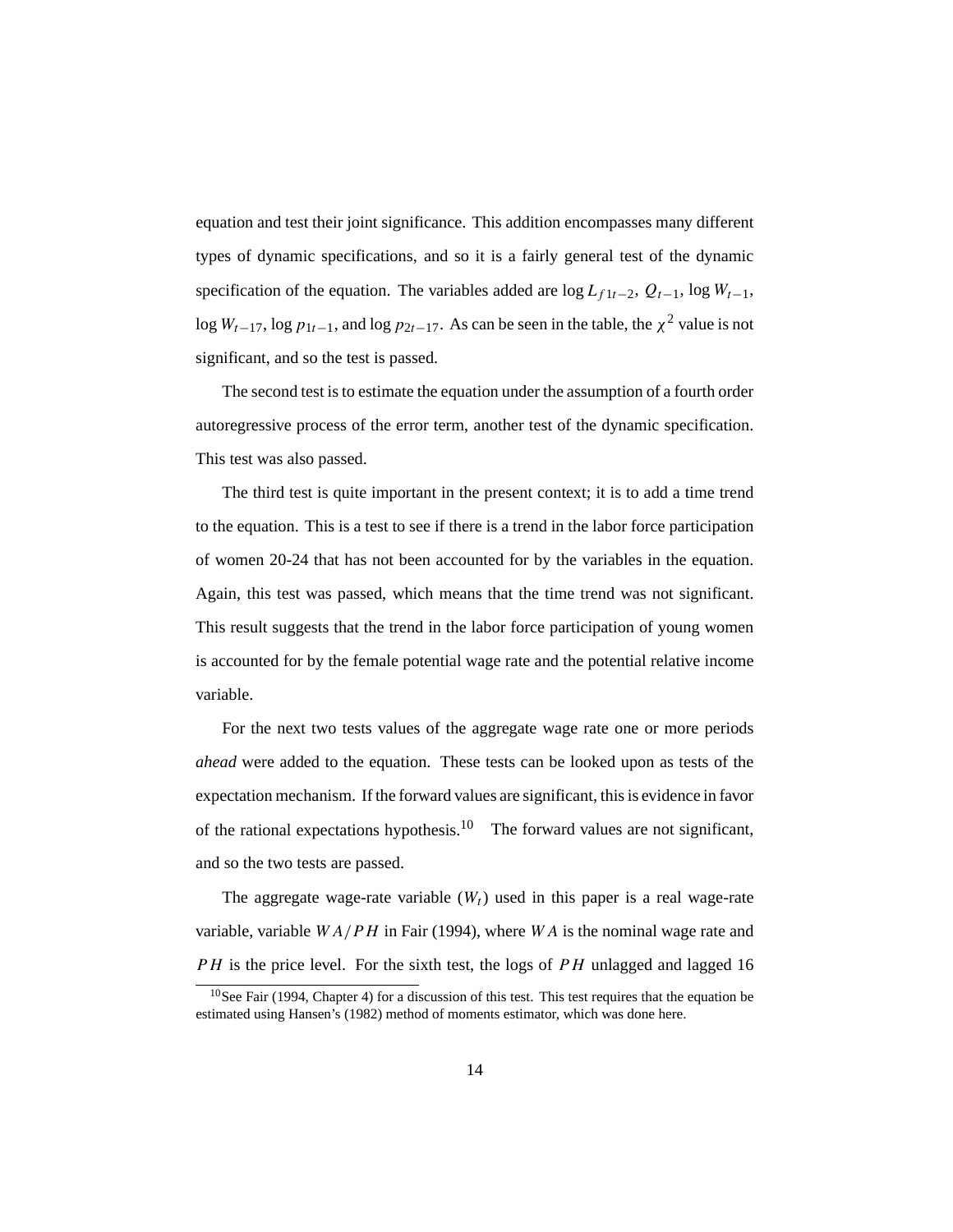quarters were added to see if the restrictions imposed by the use of the real wage rate rather than the nominal wage rate and the price level separately was supported by the data. The test was passed, and so the real wage-rate restriction is supported.

The seventh test is a test of Wachter's (1972) relative income term, which is the ratio of the current aggregate wage rate to a ten year moving average of the same aggregate wage rate. From Wachter's perspective, the ten year (40 quarter) moving average of *Wt* belongs in our equation. Call this 40 quarter moving average *W*∗ *<sup>t</sup>* . As can be seen, when the log of  $W_t^*$  was added to the equation, it was not significant, and so this test is also passed. (The estimation period in this case began in 1963:1 to handle the lagged values.)

The last part of Table 1 presents results of a stability test. This test is due to Andrews and Ploberger (1994) and is also discussed in Fair (1994, Chapter 4). This test does not require that a break point be chosen *a priori*, just a range in which the structural break occurred if there was one. The range used for this test was 1972:1– 1980:4. The AP value was 6.21, which is not significant at the 5 percent level, and so the stability test of no break is passed.

These test results are thus quite favorable to the equation. The equation seems to have adequately captured dynamic and trend effects, and it seems stable over time.

#### **Other Tests**

Equation (4) was also estimated under the assumption that material aspirations are formed at age 17 rather than 18. This means that *r* is 20 rather than 16 and that age group 2 is 45-49 rather than 46-50. The estimation period for this work began in 1957:4 instead of 1956:4 to account for the longer lags. The basic equation was also reestimated for the shorter estimation period for comparison purposes. The results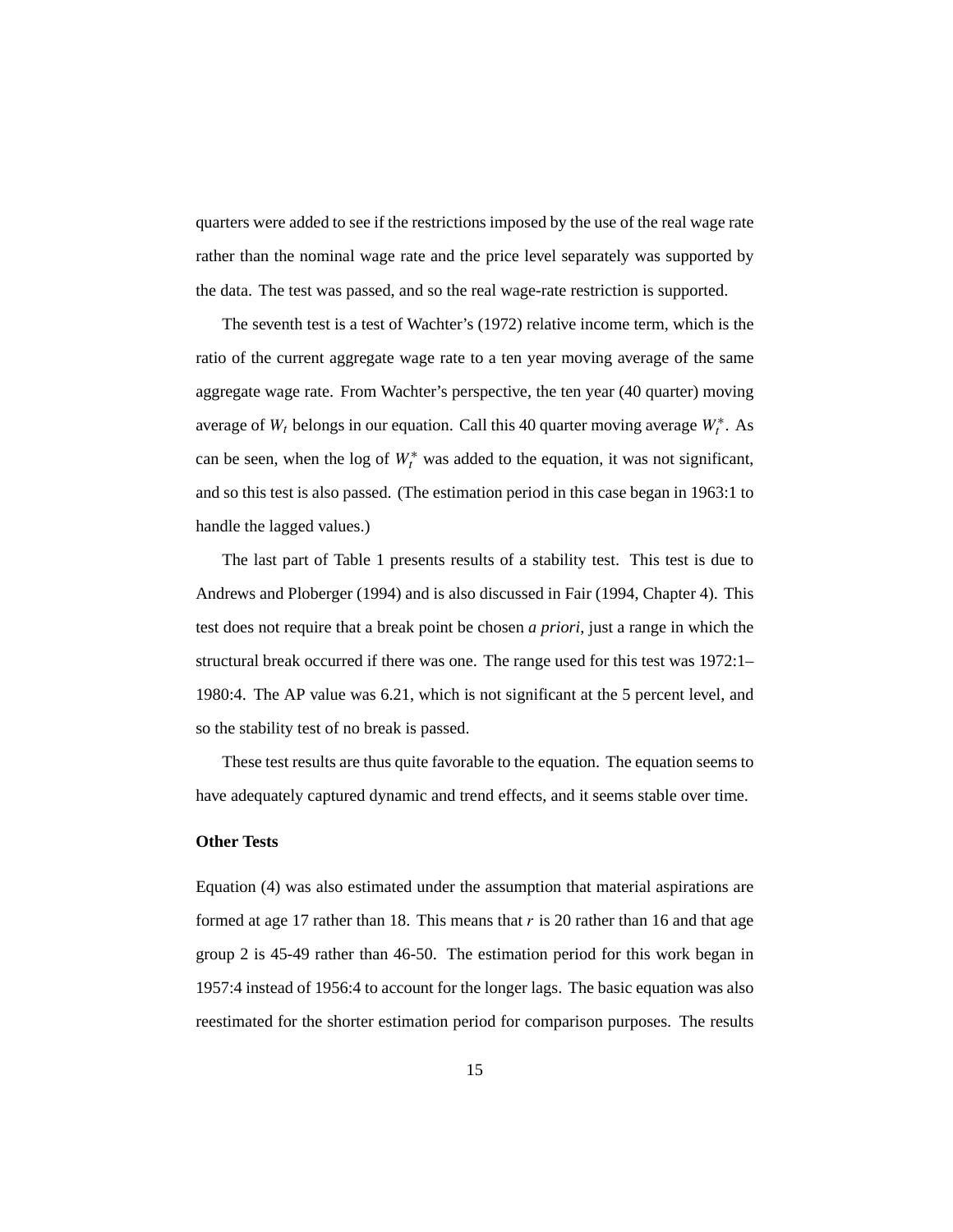for the two versions were very similar, with the basic version having a slightly smaller standard error. The overall conclusions are not sensitive to the use of  $r = 16$  versus  $r = 20$ .

We also tested the hypothesis that  $\gamma_1$  equals  $\gamma'_1$ , which is the hypothesis that the cohort effect on the potential wage rate of men and women is the same. When equation (4) was estimated under this restriction the estimate of  $\gamma_1$  (and  $\gamma_1'$ ) was −.152 with a t-statistic of −2.48. This estimate compares to the separate estimates of −.204 and −.388, respectively. Imposing the restriction had only a small effect on the other coefficient estimates. The estimate of  $\beta_1$  was .194 (t-statistic = 4.27), which compares to .207 in Table 1, and the estimate of  $\beta_2$  was  $-.122$  (t-statistic = −3.56), which compares to −.105 in Table 1. Testing the hypothesis of equality resulted in a  $\chi^2$  value of 2.32, which has a p-value of .136. The hypothesis is thus not rejected at the 5 percent level. This means, as discussed at the end of Section 2, that the data do not distinguish between the use of the male versus female potential wage rate in the relative income variable in equation (1). In spite of the fact that the hypothesis of equality was not rejected, we have chosen to focus on the equation without the restriction imposed in the next section. The separate estimates seem sensible, the other coefficient estimates are little affected, and the hypothesis is close to being rejected.

#### **Men 20-24**

In the initial work for this paper we tried postulating an equation like (1) for men 20-24, where the own wage was  $W_{m1t}$ . (We constructed data on the labor force participation of men 20-24 using the same methodology employed for women 20- 24.) We do not report these estimates here because they were not satisfactory. For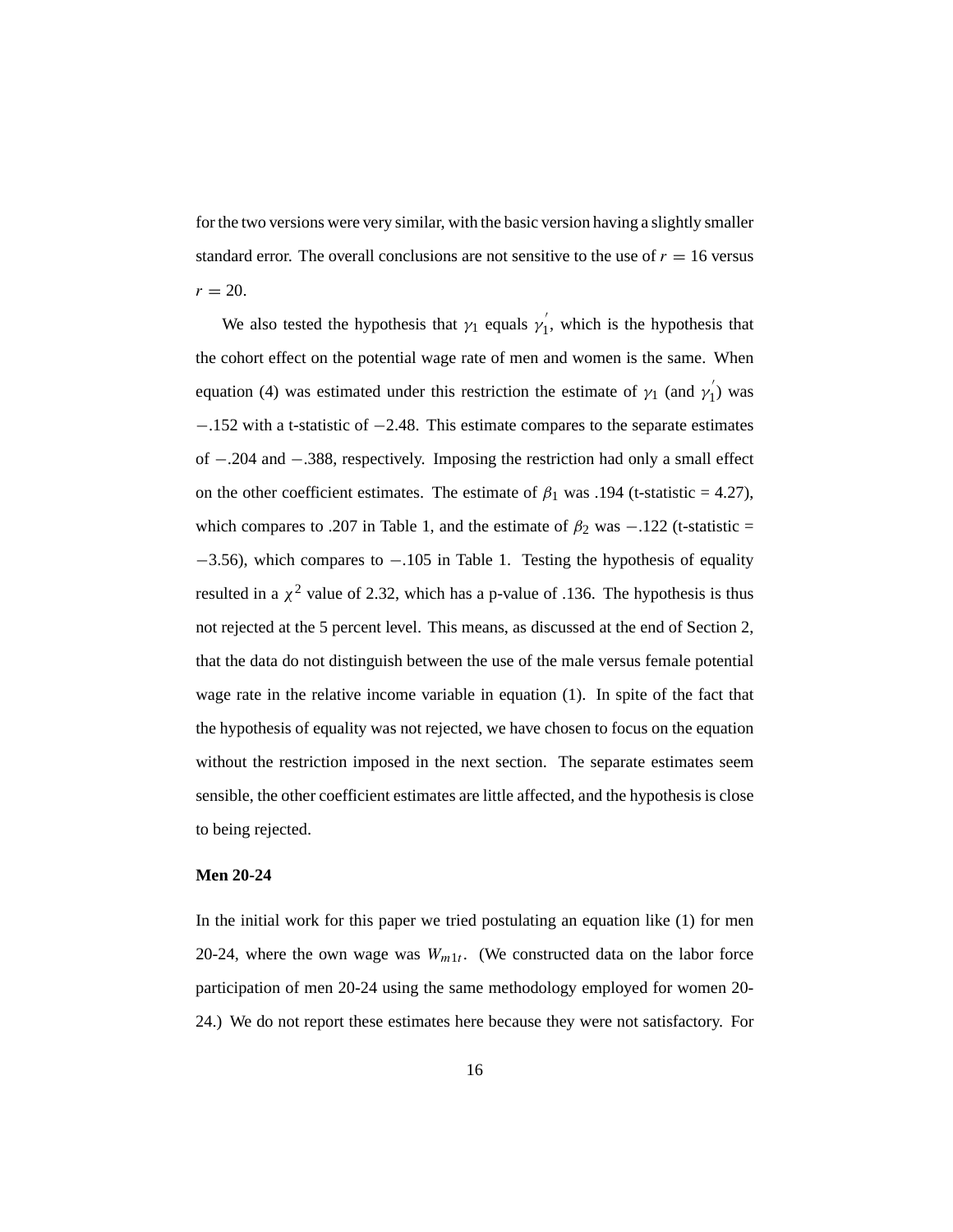**Figure 2** Labor Force Participation Women 20-24: L<sub>flt</sub>





Period: 1956:4-1995:3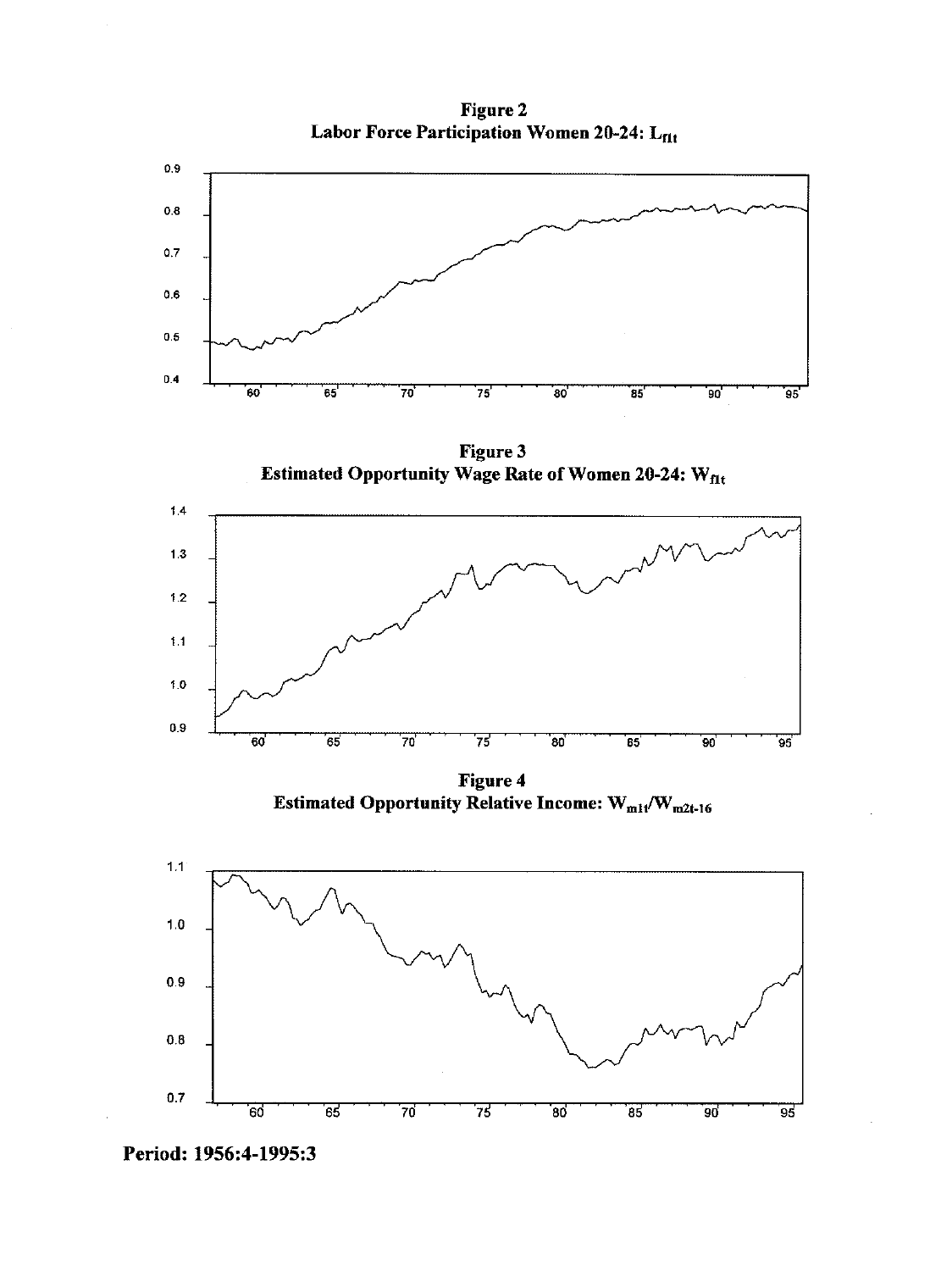example, the estimates of  $\beta_1$  were always very small and insignificant, as were the estimates of  $\gamma_1'$ . The results were also not good when the equations for women and men were jointly estimated by three stage least squares. The labor force participation of men 20-24 was high throughout the entire period, and it does not follow the same pattern as that for women. The negative results here suggest that whatever fluctuations there are in young men's participation, they cannot be explained using the model in this paper.

## **5 Implications of the Estimates**

Given data on  $W_t$  and  $p_{1t}$  and given an estimate of  $\gamma_1$ , one can use equation (2) to compute the potential wage rate of women 20-24 ( $W_{f1t}$ ) up to a proportionality factor. Similarly, given data on  $W_t$  and  $p_{1t}$  and given an estimate of  $\gamma'_1$ , one can use equation (3) to compute the potential wage rate of men  $20-24$  ( $W_{m1t}$ ) up to a proportionality factor. Finally, given data on  $W_t$  and  $p_{2t}$  and given an estimate of  $\gamma'_1$ , one can use equation (3) to compute the potential wage rate of men  $46-50$  ( $W_{m2}$ *t*) up to a proportionality factor. From  $W_{m1t}$  and  $W_{m2t}$ , the potential relative income variable in equation (4) can be computed up to a proportionality factor.<sup>11</sup>

Figure 2 shows a plot of  $L_{f1t}$  for the estimation period 1956:4–1995:3, and Figure 3 shows a plot of  $W_{f1t}$  for the same period, where  $W_{f1t}$  is computed using the estimate of  $\gamma_1$  in Table 1 (and taking  $\gamma_{0i}$  to be zero). Figure 4 shows a plot of  $W_{m1}$ *t*/W<sub>m2t−16</sub>, the potential relative income variable, for the same period, where *W<sub>m1t</sub>* and *W<sub>m2t−16</sub>* are computed using the estimate of  $\gamma_1$  in Table 1 (and taking  $\gamma_{0i}$ ) to be zero).

<sup>&</sup>lt;sup>11</sup>These calculations are only up to a proportionality factor because  $\gamma_{0i}$  and  $\gamma'_{0i}$  in equations (2) and (3) are not separately estimated in equation (4) because they are not identified.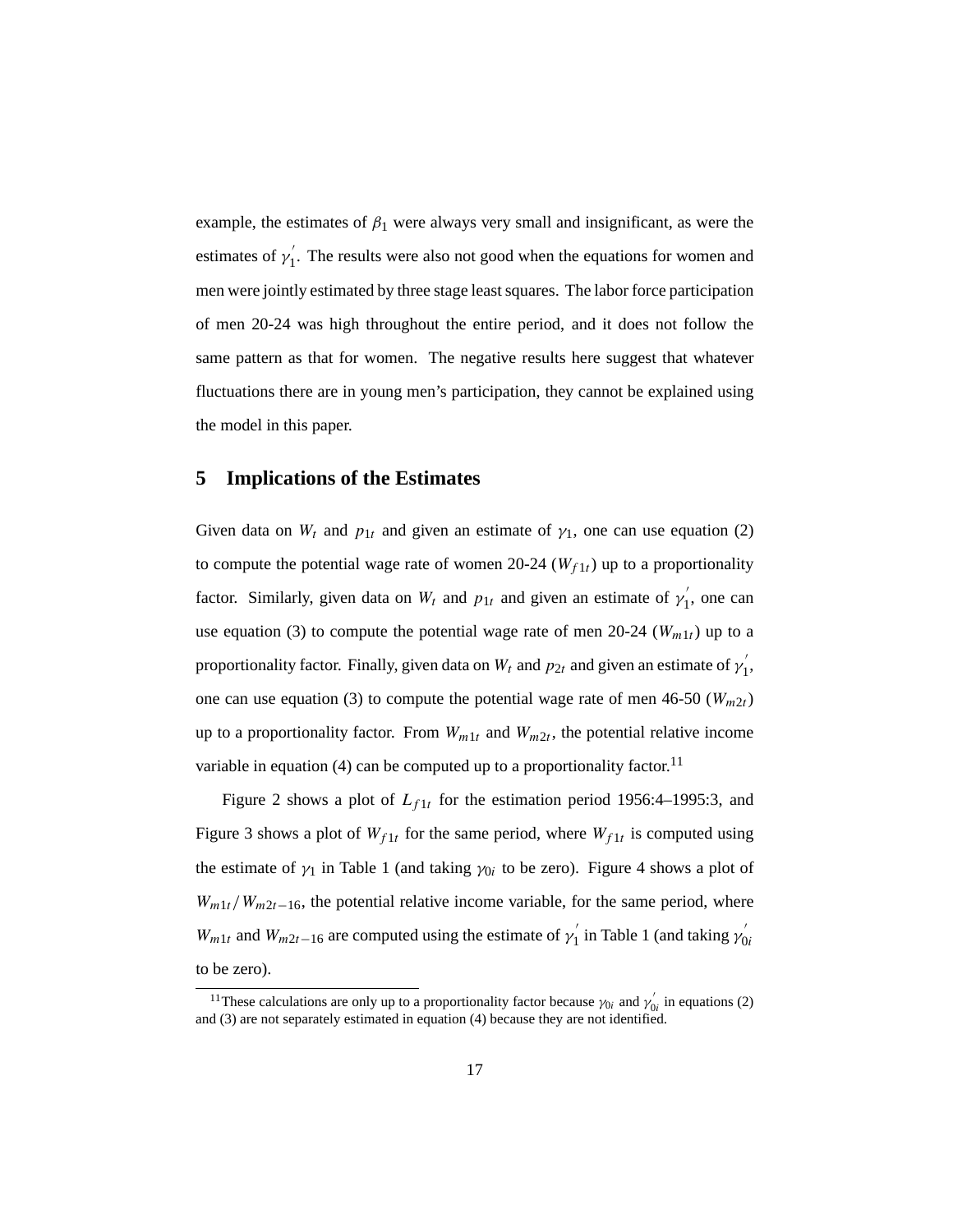Figure 3 shows a fairly sharp rise in  $W_{f1t}$  until the early 1970's, essentially no further rise until the mid 1980's, and then a modest rise from the mid 1980's on. Figure 4 shows a negative trend in the potential relative income variable until the early 1980's, a very small positive trend until the early 1990's, and then a much larger positive trend from the early 1990's on.

It is interesting to see how the pattern of  $L_{f1t}$  in Figure 2 is explained by the patterns of  $W_{f1t}$  and  $W_{m1t}/W_{m2t-16}$ . The period of most rapid growth in Figure 2 is between about 1964 and 1978; between 1963:4 and 1978:4, *Lf* <sup>1</sup>*<sup>t</sup>* grew by 47.0 percent. In this same period  $W_{f1t}$  grew by 21.9 percent and  $W_{m1t}/W_{m2t-16}$  fell by 17.3 percent. Using the long run potential wage-rate and potential relative income elasticities of 1.18 and  $-.60$ , respectively, the predicted change in  $L_{f1t}$  from the potential wage rate increase is 25.8 percent (1.18 times 21.9) and from the potential relative income decrease is 10.4 percent  $(-.60 \text{ times } -.173)$ , for a total of 36.2 percent. The potential wage-rate and potential relative income movements thus explain a fairly large fraction of the total increase in labor force participation over this period.

There was much smaller growth in  $L_{f1t}$  between 1978 and 1984; between 1978:4 and 1984:4,  $L_{f1t}$  grew by 4.7 percent. In this same period  $W_{f1t}$  fell by 0.3 percent and *Wm*1*t/Wm*<sup>2</sup>*t*−<sup>16</sup> fell by 6.5 percent. Again, using the long run elasticities the predicted change in *Lf* <sup>1</sup>*<sup>t</sup>* from the potential wage-rate decrease is −0.4 percent and from the potential relative income decrease is 3.9 percent, for a total of 3.5 percent. The smaller growth rate in  $L_{f1t}$  is thus attributed to no further growth in the own potential wage rate and less of a decline in potential relative income.

Finally,  $L_{f1t}$  essentially did not grow at all between 1984 and 1995. Between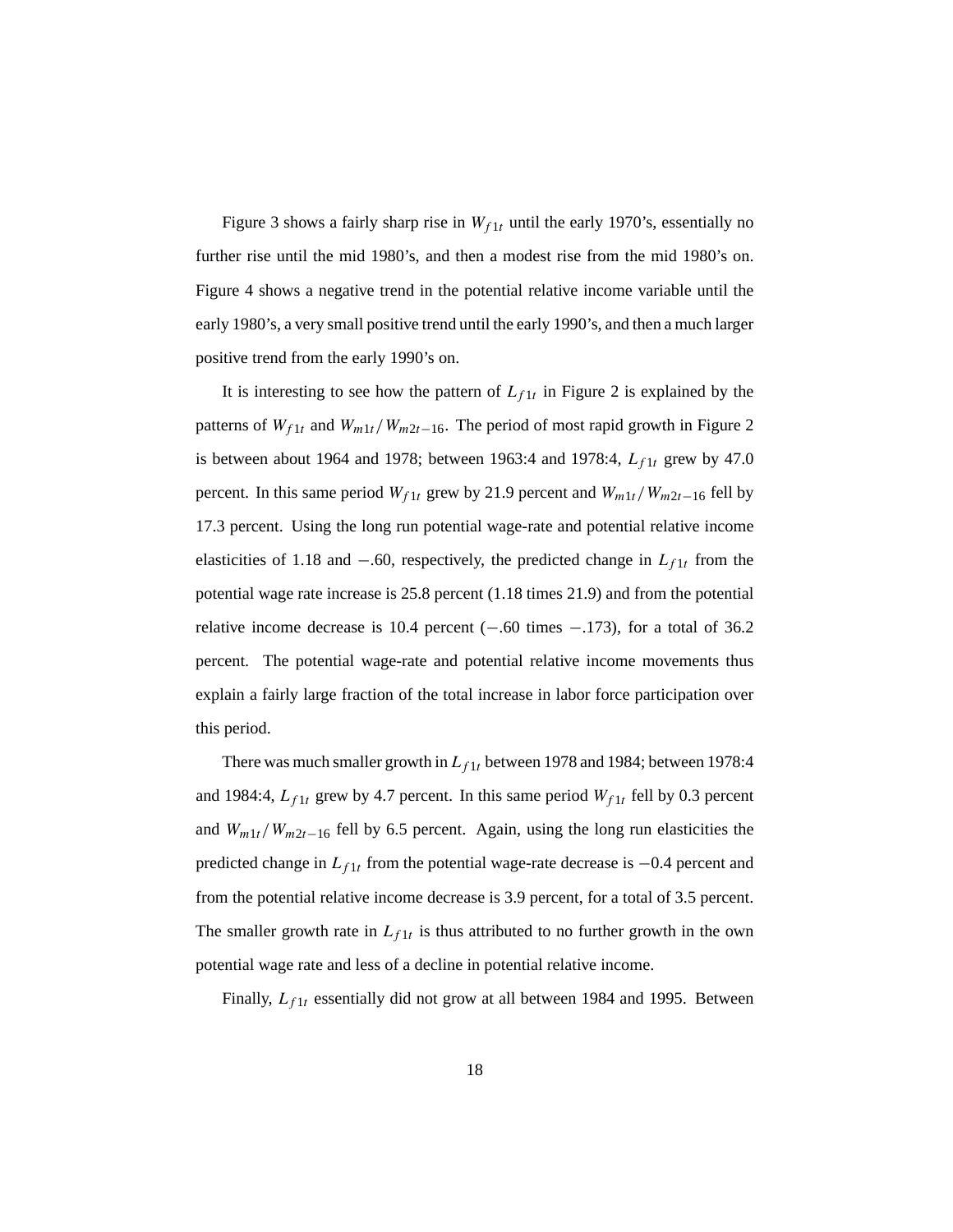1984:4 and 1995:3,  $L_{f1t}$  grew by 0.6 percent, the potential wage rate grew by 7.8 percent, and potential relative income grew by 17.4 percent. Using the long run elasticities, the predicted change in  $L_{f1t}$  from the potential wage-rate increase is 9.2 percent and from the potential relative income increase is −10.5 percent, for a total of −1.3 percent. The small growth in participation since 1984 is thus attributed to offsetting effects: a positive effect from the growth of the own potential wage rate and a negative effect from the growth of potential relative income.

Note that although we can estimate  $W_{f1t}$  up to a proportionality factor, as in Figure 3, it would not be sensible to compare this estimate with data on actual wage rates.  $W_{f1t}$  is a measure of the average potential wage rate facing women 20-24, not the average actual wage rate.

#### **6 Conclusion**

The results in Table 1 support the hypothesis that relative cohort size affects potential wage rates: the estimates of both  $\gamma_1$  and  $\gamma_1'$  are significant. The results also support the hypothesis that potential relative income affects labor force participation of young women in that the estimate of  $\beta_2$  is significant. Young women's participation is estimated to respond negatively to changes in potential relative income. The overall test performance of the equations is quite good. In particular, the time trend test suggests that the trend in labor force participation of women 20-24 has been explained well by the potential wage-rate and potential relative income variables. The analysis in the last section shows that the rapid rise in participation in the 1964–1978 period is attributed to a combination of a rise in the own potential wage rate and a fall in potential relative income. The much smaller rise in the 1978–1984 period is attributed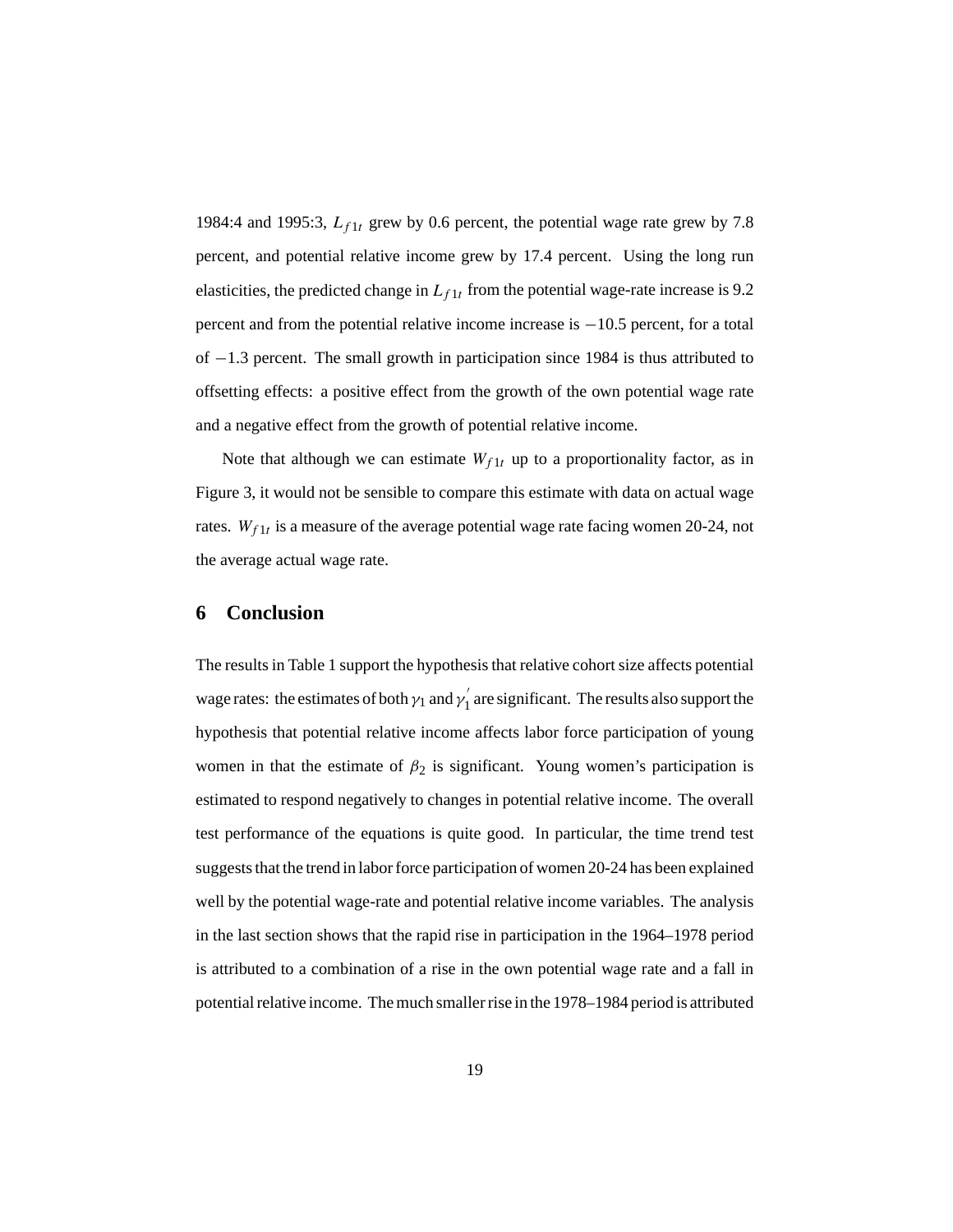to the absence of a further rise in the own potential wage rate and a continuing fall in potential relative income. Finally, the flattening out in the 1985-1995 period is attributed to the opposing effects of an increase in the own potential wage rate and an increase in potential relative income.

If the results in Table 1 are to be trusted, they say that fairly subtle concepts have been estimated using quarterly time series data. Picking up cohort effects on potential wage rates and behavioral responses to potential relative income changes is not necessarily something that one would expect of this kind of data. Because of this, the results should be interpreted with some caution even given the good test results.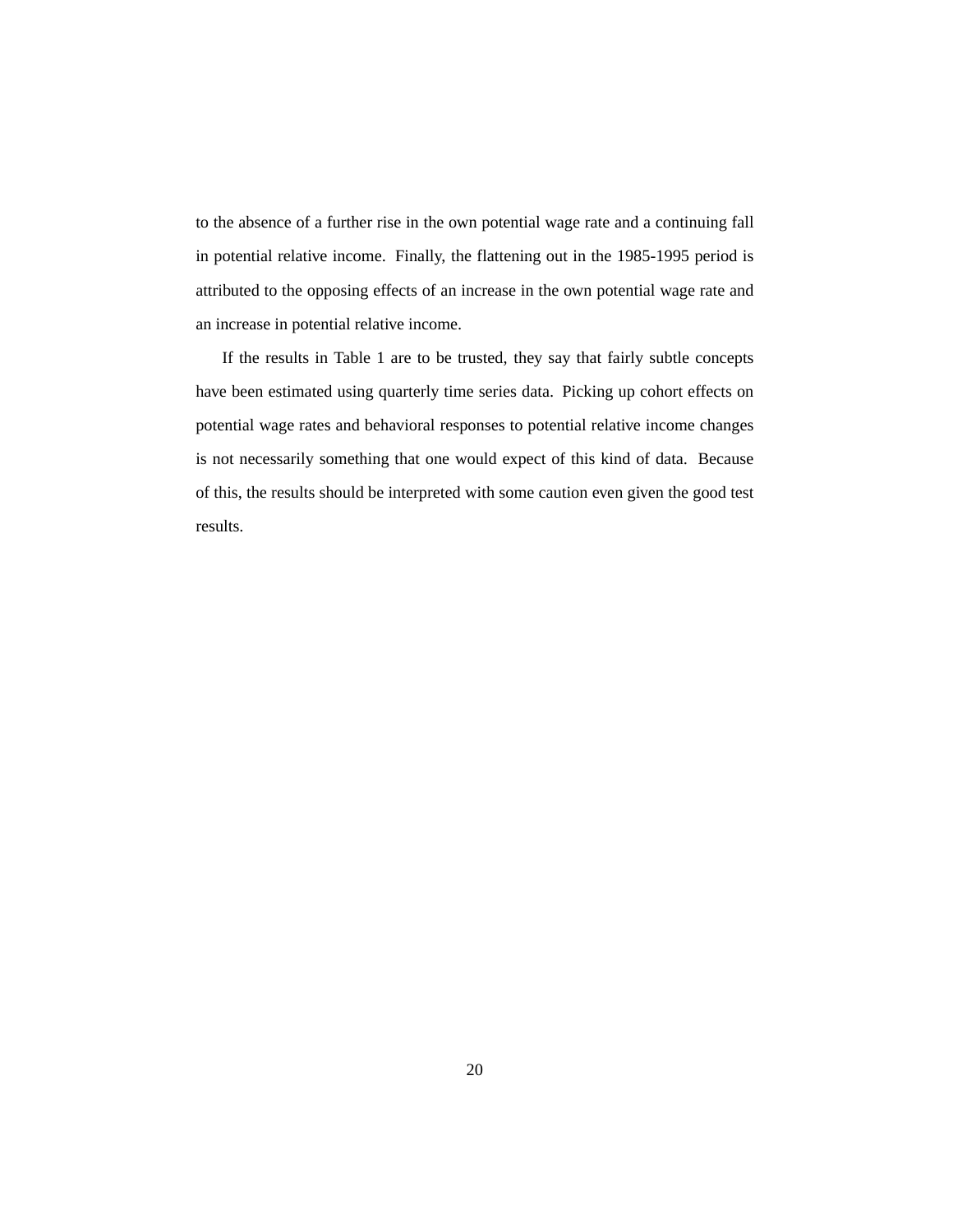#### **References**

- [1] Akaike, H. (1974). "A New Look at the Statistical Identification Model," *IEEE Transactions on Automatic Control*, 19:716-723.
- [2] Andrews, Donald W.K. and Werner Ploberger (1994). "Optimal Tests When a Nuisance Parameter is Present Only Under the Alternative," *Econometrica*, 62.
- [3] Blau, Francine D. and Adam J. Grossberg (1991). "Real Wage and Employment Uncertainty and the Labor Force Participation Decisions of Married Women," *Economic Inquiry*, 29:678-695.
- [4] Butz, William and Michael Ward (1979). "The Emergence of Countercyclical U.S. Fertility," *American Economic Review*, 69(3):318-328.
- [5] Devaney, Barbara (1983). "An Analysis of Variations in U.S. Fertility and Female Labor Force Participation Trends," *Demography*, 20(2):147-161.
- [6] Easterlin, Richard A. (1980). *Birth and Fortune: The Impact of Numbers on Personal Welfare*, University of Chicago Press: Chicago.
- [7] Easterlin, Richard A. (1987). *Birth and Fortune: The Impact of Numbers on Personal Welfare*, second edition, University of Chicago Press, Chicago.
- [8] Fair, Ray C. (1994). *Testing Macroeconometric Models*, Harvard University Press.
- [9] Fair, Ray C. and Kathryn M. Dominguez (1991). "Effects of Changing U.S. Age Distribution on Macroeconomic Equations," *American Economic Review*, 81(5):1276-1294.
- [10] Gallant, A. Ronald (1987). *Nonlinear Statistical Models*, John Wiley & Sons: New York.
- [11] Goldin, Claudia (1991). *Understanding the Gender Gap*, Oxford University Press: New York.
- [12] Hansen, Lars (1982). "Large Sample Properties of Generalized Method of Moments Estimators," *Econometrica*, 50: 1029-1054.
- [13] Killingsworth, Mark R. (1983). *Labor Supply*, Cambridge University Press: New York.